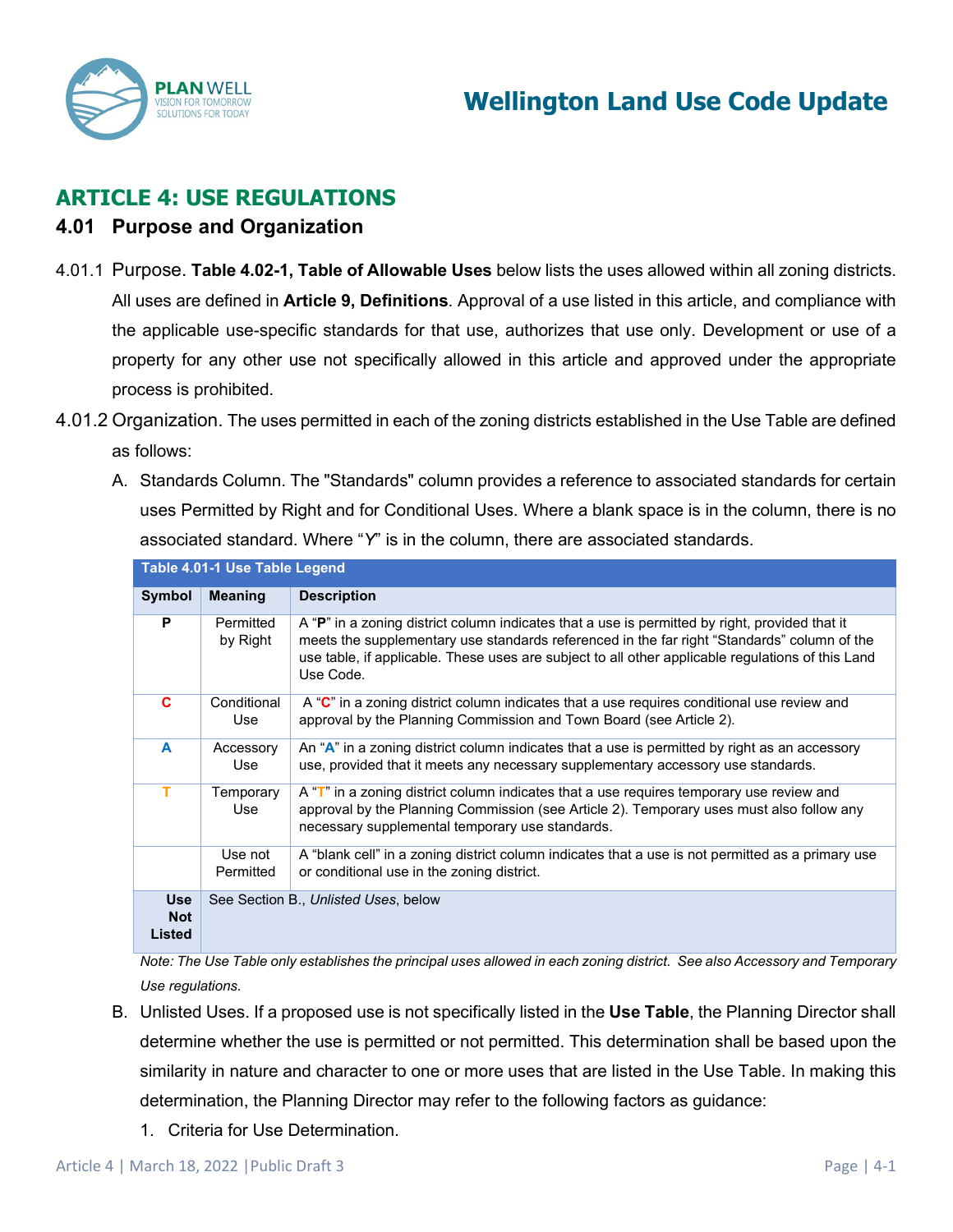- a. Whether the use has similar visual, traffic, environmental, parking, employment, and other impacts as an expressly listed use. The Planning Director may refer to empirical studies or generally accepted planning or engineering sources in making this determination. The burden is on the applicant to establish that the use is similar to the expressly listed use; or
- b. Whether the use is within the same industry classification as another permitted use. In making this determination, the Planning Director may refer to the most recent edition of the North American Industry Classification Manual (Executive Office of the President, Office of Management and Budget, 2017) ("NAICS"). If the use is not defined in the NAICS, the Administrator may refer to the American Planning Association, Land-Based Classification Standards LBCS Tables (April 1, 2001).
- 2. If Not Authorized Then Prohibited. If the Planning Director determines that a proposed use does not fit within a given use type and is not functionally the same as a permitted, accessory, conditional, or temporary use, then the use is a prohibited use.

# **4.02 Table of Allowable Uses**

| Table 4.02-1 Table of Allowable Uses |                |                        |                    |                    |              |           |                   |                        |       |                   |                   |       |                     |
|--------------------------------------|----------------|------------------------|--------------------|--------------------|--------------|-----------|-------------------|------------------------|-------|-------------------|-------------------|-------|---------------------|
| <b>Use</b>                           |                | <b>Zoning District</b> |                    |                    |              |           |                   |                        |       |                   |                   |       |                     |
|                                      | <b>Open</b>    |                        |                    | <b>Residential</b> |              |           | <b>Commercial</b> |                        |       | <b>Industrial</b> |                   | Misc. | <b>Use Specific</b> |
|                                      | $\overline{A}$ | $R-1$                  | $R-2$              | $R-3$              | $R-4$        | <b>MH</b> | $C-1$             | $C-2$                  | $C-3$ | $\overline{L}$    |                   | P     | <b>Standards</b>    |
| <b>Residential</b>                   |                |                        |                    |                    |              |           |                   |                        |       |                   |                   |       |                     |
| <b>Manufactured Home</b>             | P              | P                      | P                  |                    | P            | P         |                   |                        |       |                   |                   |       | $\overline{Y}$      |
| Mixed-Use Dwelling                   |                |                        |                    |                    | $\mathbf{C}$ |           | P                 | P                      | P     |                   |                   |       |                     |
| <b>Multi-Family Dwelling</b>         |                |                        |                    | P                  |              |           |                   |                        | P     |                   |                   |       | $\overline{Y}$      |
| Single-Family                        | $\mathbf c$    |                        | P                  | P                  | P            |           |                   |                        |       |                   |                   |       | Y                   |
| <b>Attached Dwelling</b>             |                |                        |                    |                    |              |           |                   |                        |       |                   |                   |       |                     |
| Single-Family                        | P              | P                      | P                  | P                  | P            |           |                   |                        |       |                   |                   |       |                     |
| <b>Detached Dwelling</b>             |                |                        |                    |                    |              |           |                   |                        |       |                   |                   |       |                     |
| <b>Group Living / Lodging</b>        |                |                        |                    |                    |              |           |                   |                        |       |                   |                   |       |                     |
| <b>Bed and Breakfast</b>             | $\mathbf{C}$   | $\mathbf c$            |                    | $\mathbf c$        | $\mathbf c$  |           | $\mathbf c$       |                        |       |                   |                   |       |                     |
| Boarding and                         |                |                        |                    | $\mathbf c$        | $\mathbf c$  |           |                   |                        | P     |                   |                   |       | Y                   |
| Rooming House                        |                |                        |                    |                    |              |           |                   |                        |       |                   |                   |       |                     |
| <b>Use</b>                           |                |                        |                    |                    |              |           |                   | <b>Zoning District</b> |       |                   |                   |       |                     |
|                                      | <b>Open</b>    |                        | <b>Residential</b> |                    |              |           |                   | <b>Commercial</b>      |       |                   | <b>Industrial</b> | Misc. | <b>Use Specific</b> |
|                                      | $\mathbf{A}$   | $R-1$                  | $R-2$              | $R-3$              | $R-4$        | <b>MH</b> | $C-1$             | $C-2$                  | $C-3$ | п                 |                   | P     | <b>Standards</b>    |
| Group Home                           |                | P                      | P                  | P                  | P            | P         |                   |                        | P     |                   |                   |       |                     |
| Hotel/Motel                          |                |                        |                    |                    |              |           | P                 | C                      | P     | P                 |                   |       |                     |

This article shall follow the requirements established in **Table 4.02-1, Table of Allowable Uses**.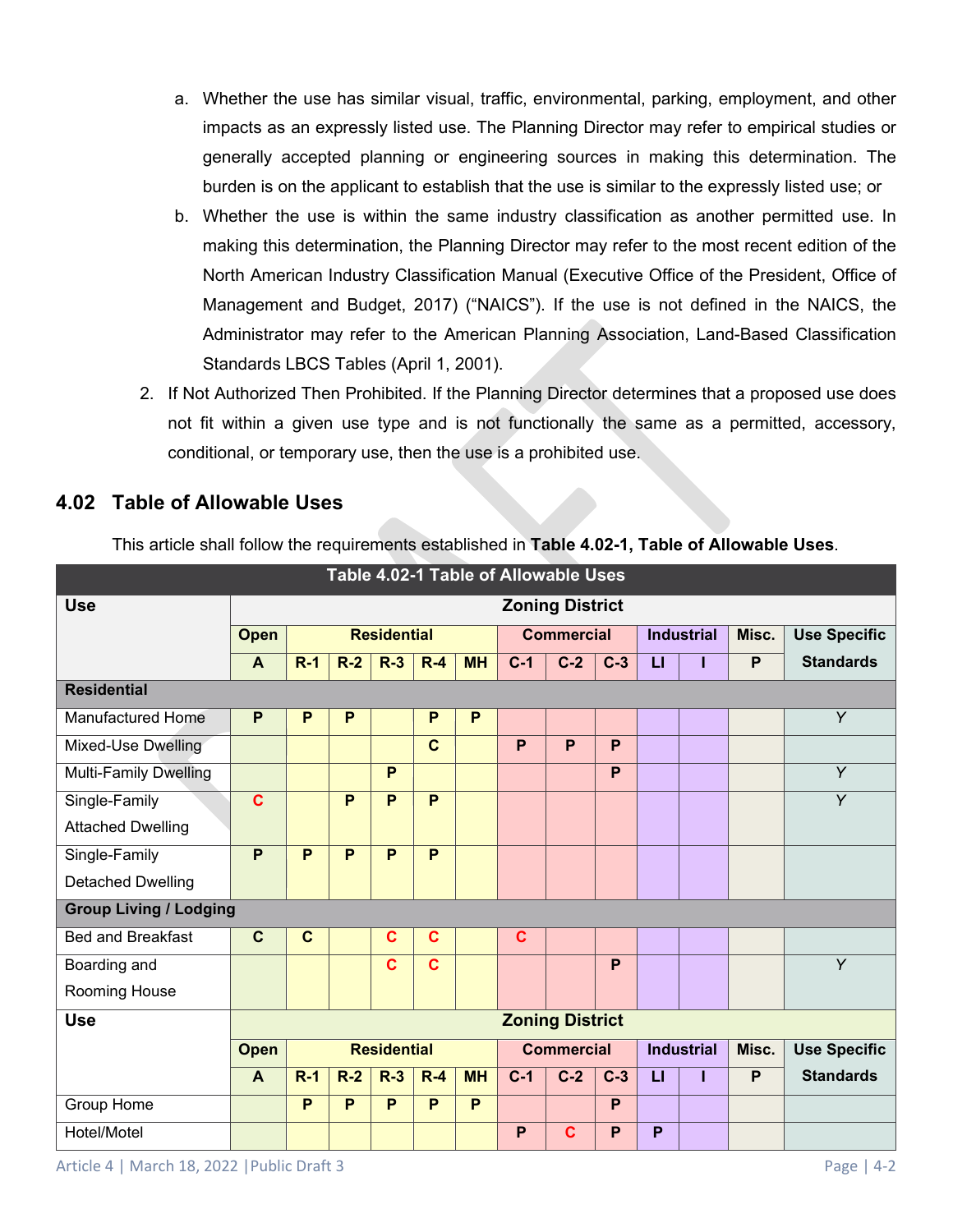| Long-Term Care                |                |                |                | C                  |              |           | $\mathbf c$    |                        | $\mathsf{P}$            |                         |                   |                |                     |
|-------------------------------|----------------|----------------|----------------|--------------------|--------------|-----------|----------------|------------------------|-------------------------|-------------------------|-------------------|----------------|---------------------|
| <b>Facilities</b>             |                |                |                |                    |              |           |                |                        |                         |                         |                   |                |                     |
| <b>Agriculture</b>            |                |                |                |                    |              |           |                |                        |                         |                         |                   |                |                     |
| Agriculture                   | $\mathsf{P}$   | P              |                |                    |              |           |                |                        |                         |                         | $\mathbf c$       |                |                     |
| Greenhouse/Nursery            |                |                |                |                    |              |           |                |                        | P                       | P                       |                   |                |                     |
| Stable                        | $\mathsf{P}$   | P              |                |                    |              |           |                |                        |                         |                         |                   |                | Y                   |
| <b>Commercial / Office</b>    |                |                |                |                    |              |           |                |                        |                         |                         |                   |                |                     |
| <b>Animal Services</b>        |                |                |                |                    |              |           |                |                        |                         |                         |                   |                |                     |
| Kennel                        | $\mathbf c$    |                |                |                    |              |           |                |                        | $\mathsf{P}$            | P                       |                   |                | $\overline{Y}$      |
| Veterinary Facilities,        | $\overline{P}$ |                |                |                    |              |           |                |                        | $\mathbf{C}$            | $\overline{\mathbf{c}}$ | P                 |                | $\overline{Y}$      |
| Large animals                 |                |                |                |                    |              |           |                |                        |                         |                         |                   |                |                     |
| Veterinary Facilities,        | P              |                |                |                    |              |           | $\mathsf{P}$   |                        | P                       | P                       |                   |                | Y                   |
| Small animals                 |                |                |                |                    |              |           |                |                        |                         |                         |                   |                |                     |
| Food                          |                |                |                |                    |              |           |                |                        |                         |                         |                   |                |                     |
| <b>Brew Pub, Distillery</b>   |                |                |                |                    |              |           | $\mathsf{P}$   | $\mathsf{P}$           | $\mathsf{P}$            | P                       |                   |                | $\overline{Y}$      |
| Pub, or Limited               |                |                |                |                    |              |           |                |                        |                         |                         |                   |                |                     |
| Winery                        |                |                |                |                    |              |           |                |                        |                         |                         |                   |                |                     |
| <b>Food Catering</b>          |                |                |                |                    |              |           |                |                        | P                       | P                       |                   |                |                     |
| <b>Grocery Store</b>          |                |                |                |                    |              |           | $\mathsf{P}$   | $\mathbf{C}$           | P                       | $\mathbf c$             |                   |                | Y                   |
| Restaurant, Fast Food         |                |                |                |                    |              |           | $\mathsf{P}$   |                        | P                       | $\mathbf c$             |                   |                | Y                   |
| Restaurant, Fast Food         |                |                |                |                    |              |           | $\mathbf c$    |                        | P                       | $\mathbf c$             |                   |                | Y                   |
| with Drive-Thru               |                |                |                |                    |              |           |                |                        |                         |                         |                   |                |                     |
| Restaurant, Sit-down          |                |                |                |                    |              |           | P              | P                      | P                       | P                       |                   |                | $\overline{Y}$      |
| Entertainment / Recreation    |                |                |                |                    |              |           |                |                        |                         |                         |                   |                |                     |
| <b>Adult Entertainment</b>    |                |                |                |                    |              |           |                |                        |                         |                         | P                 |                | Y                   |
| Establishments                |                |                |                |                    |              |           |                |                        |                         |                         |                   |                |                     |
| Art Studio                    |                |                |                |                    | $\mathbf{C}$ |           | P              | $\overline{P}$         | P                       | P                       | P                 |                |                     |
| Bar/Tavern                    |                |                |                |                    |              |           | P              | P                      | P                       | P                       | P                 |                | $\overline{Y}$      |
| Club/Lodge                    |                |                |                |                    |              |           | $\overline{P}$ | $\overline{c}$         | $\overline{P}$          |                         |                   |                |                     |
| <b>Entertainment Facility</b> |                |                |                |                    |              |           | $\overline{P}$ |                        | $\overline{P}$          |                         |                   |                |                     |
| <b>Golf Course</b>            | $\overline{P}$ | $\overline{P}$ | $\overline{P}$ |                    |              |           |                |                        | $\overline{\mathbf{c}}$ |                         |                   | $\overline{P}$ | $\overline{Y}$      |
| Nightclub                     |                |                |                |                    |              |           |                |                        | $\overline{P}$          | P                       | P                 |                | $\overline{Y}$      |
|                               |                |                |                |                    |              |           |                |                        |                         |                         |                   |                |                     |
| <b>Use</b>                    |                |                |                |                    |              |           |                | <b>Zoning District</b> |                         |                         |                   |                |                     |
|                               | Open           |                |                | <b>Residential</b> |              |           |                | <b>Commercial</b>      |                         |                         | <b>Industrial</b> | Misc.          | <b>Use Specific</b> |
|                               | $\mathbf{A}$   | $R-1$          | $R-2$          | $R-3$              | $R-4$        | <b>MH</b> | $C-1$          | $C-2$                  | $C-3$                   | $\mathbf{L}$            | T                 | $\mathsf{P}$   | <b>Standards</b>    |
| Recreational                  |                |                |                |                    |              |           | $\overline{P}$ |                        | $\overline{P}$          | $\overline{P}$          |                   | $\overline{P}$ |                     |
| Entertainment, Indoor         |                |                |                |                    |              |           |                |                        |                         |                         |                   |                |                     |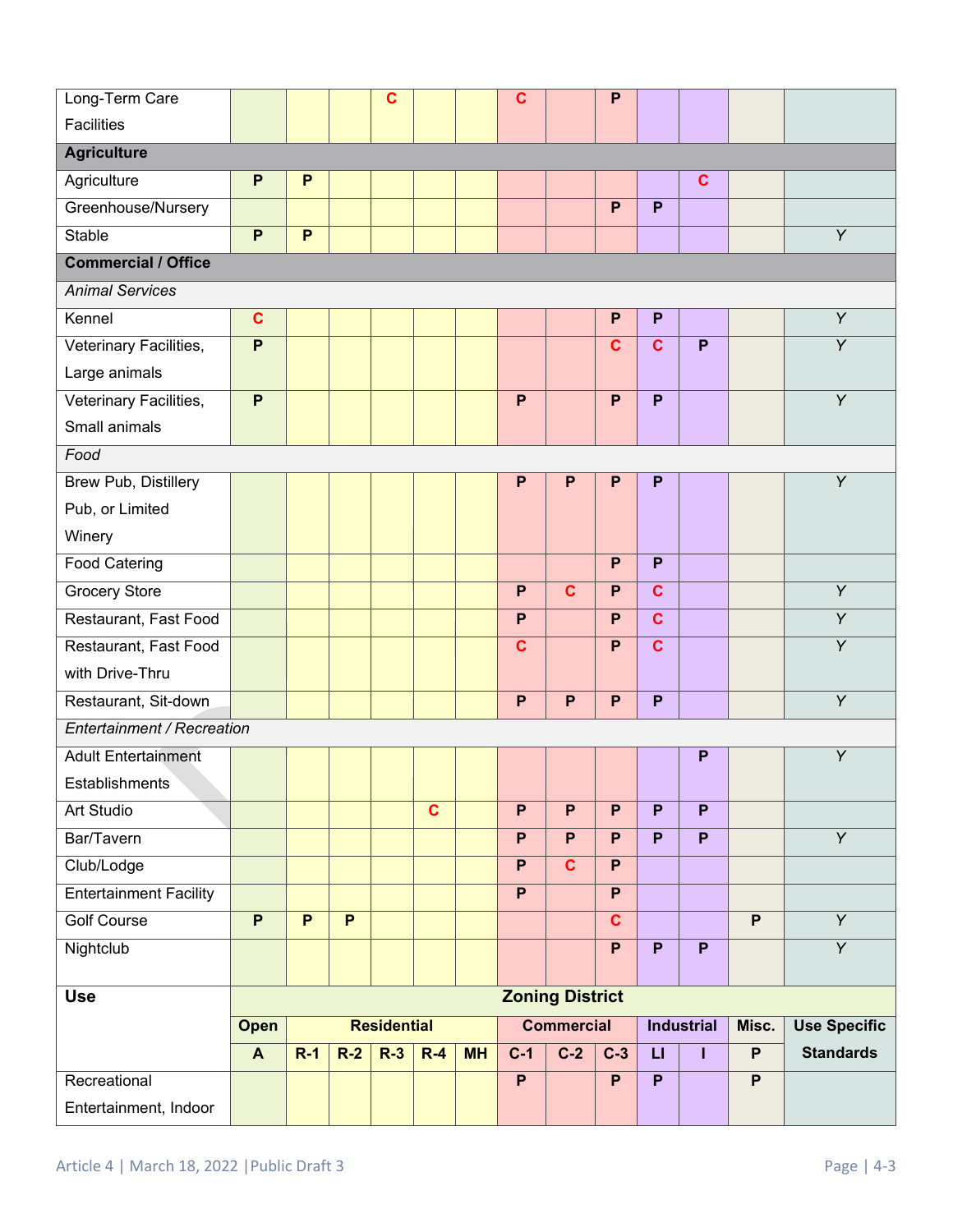| Recreational                     |                         |       |       |                    |              |           | P              |                         | $\mathsf{P}$              | P                         |                           |                | Y                   |
|----------------------------------|-------------------------|-------|-------|--------------------|--------------|-----------|----------------|-------------------------|---------------------------|---------------------------|---------------------------|----------------|---------------------|
| Entertainment,                   |                         |       |       |                    |              |           |                |                         |                           |                           |                           |                |                     |
| Outdoor                          |                         |       |       |                    |              |           |                |                         |                           |                           |                           |                |                     |
| <b>Tourist Facilities</b>        |                         |       |       |                    |              |           |                | P                       | P                         |                           |                           | P              |                     |
| Retail Sales / Personal Services |                         |       |       |                    |              |           |                |                         |                           |                           |                           |                |                     |
| <b>Building and</b>              |                         |       |       |                    |              |           | $\mathbf c$    |                         | $\mathbf c$               | P                         | P                         |                |                     |
| Landscaping Materials            |                         |       |       |                    |              |           |                |                         |                           |                           |                           |                |                     |
| Supply                           |                         |       |       |                    |              |           |                |                         |                           |                           |                           |                |                     |
| <b>Child Care Center</b>         |                         |       |       |                    | $\mathbf{C}$ |           | P              | P                       | P                         |                           |                           |                |                     |
| <b>Convenience Store</b>         |                         |       |       |                    |              |           | P              | P                       | P                         | P                         |                           |                | $\overline{Y}$      |
| Convenience Store                |                         |       |       |                    |              |           | P              |                         | P                         | P                         |                           |                | $\overline{Y}$      |
| with fuel sales                  |                         |       |       |                    |              |           |                |                         |                           |                           |                           |                |                     |
| <b>Financial Institution</b>     |                         |       |       |                    |              |           | $\mathsf{P}$   | $\mathbf{C}$            | P                         |                           |                           |                | $\overline{Y}$      |
| <b>Health and</b>                |                         |       |       |                    |              |           | $\mathsf{P}$   | $\overline{\mathbf{c}}$ | P                         | P                         |                           |                |                     |
| Membership Club                  |                         |       |       |                    |              |           |                |                         |                           |                           |                           |                |                     |
| Pawn Shop                        |                         |       |       |                    |              |           | P              |                         | P                         | P                         |                           |                | Y                   |
| <b>Personal Services</b>         |                         |       |       |                    | $\mathbf c$  |           | P              | P                       | P                         | $\mathbf c$               |                           |                |                     |
| Print Shop                       |                         |       |       |                    |              |           |                |                         | P                         | P                         |                           |                |                     |
| <b>Retail Store</b>              |                         |       |       |                    |              |           | $\mathsf{P}$   | P                       | $\mathsf{P}$              |                           |                           |                | $\overline{Y}$      |
| <b>Office</b>                    |                         |       |       |                    |              |           |                |                         |                           |                           |                           |                |                     |
| Professional Office              |                         |       |       |                    | $\mathbf c$  |           | $\mathsf{P}$   | P                       | $\mathsf{P}$              | P                         |                           |                |                     |
| Automotive                       |                         |       |       |                    |              |           |                |                         |                           |                           |                           |                |                     |
| Car Wash                         |                         |       |       |                    |              |           | $\mathsf{P}$   |                         | P                         | P                         |                           |                | $\overline{Y}$      |
| <b>Heavy Equipment</b>           | $\overline{\mathbf{c}}$ |       |       |                    |              |           |                |                         |                           |                           | $\overline{P}$            |                | $\overline{Y}$      |
| Sales and Rental                 |                         |       |       |                    |              |           |                |                         |                           |                           |                           |                |                     |
| Motor Vehicle                    |                         |       |       |                    |              |           |                |                         | $\boldsymbol{\mathsf{P}}$ | $\boldsymbol{\mathsf{P}}$ |                           |                | Υ                   |
| Dealership                       |                         |       |       |                    |              |           |                |                         |                           |                           |                           |                |                     |
| Motor Vehicle Repair,            |                         |       |       |                    |              |           |                |                         |                           |                           | $\overline{P}$            |                | $\overline{Y}$      |
| Heavy                            |                         |       |       |                    |              |           |                |                         |                           |                           |                           |                |                     |
| Motor Vehicle Repair,            |                         |       |       |                    |              |           | $\overline{P}$ |                         | $\overline{P}$            | $\overline{P}$            | $\overline{P}$            |                | $\overline{Y}$      |
| Light                            |                         |       |       |                    |              |           |                |                         |                           |                           |                           |                |                     |
| Motor Vehicle Storage            |                         |       |       |                    |              |           |                |                         |                           | P                         | $\overline{P}$            |                |                     |
| Service Station                  |                         |       |       |                    |              |           | $\mathbf{C}$   |                         | P                         | P                         | $\boldsymbol{\mathsf{P}}$ |                | $\overline{Y}$      |
| <b>Use</b>                       |                         |       |       |                    |              |           |                | <b>Zoning District</b>  |                           |                           |                           |                |                     |
|                                  | Open                    |       |       | <b>Residential</b> |              |           |                | <b>Commercial</b>       |                           |                           | <b>Industrial</b>         | Misc.          | <b>Use Specific</b> |
|                                  | $\blacktriangle$        | $R-1$ | $R-2$ | $R-3$              | $R-4$        | <b>MH</b> | $C-1$          | $C-2$                   | $C-3$                     | $\mathsf{L}$              | ı                         | $\overline{P}$ | <b>Standards</b>    |
| Marijuana                        |                         |       |       |                    |              |           |                |                         |                           |                           |                           |                |                     |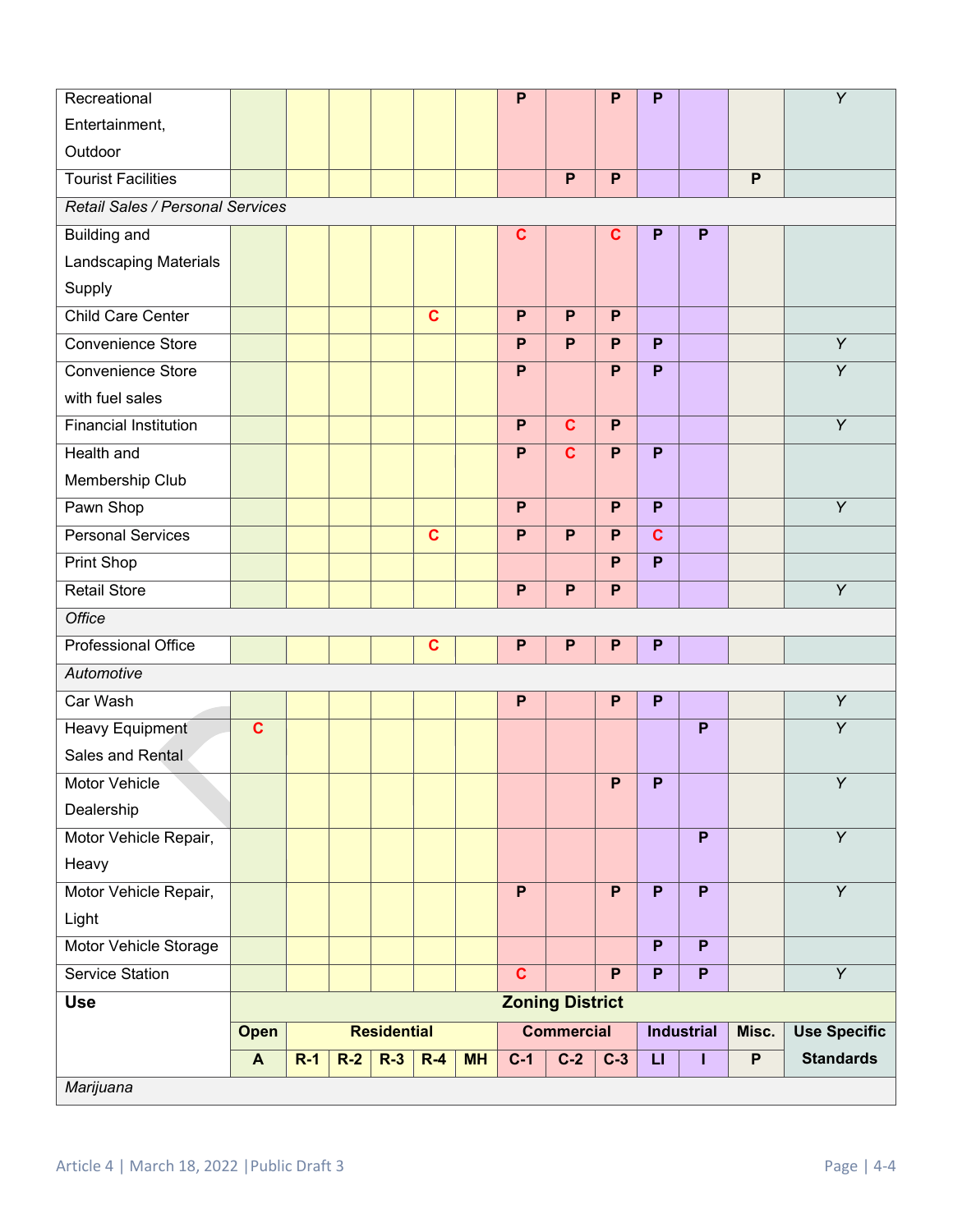| Medical Marijuana                     |                         |              |              |                    |       |           |                         |                        | $\mathsf{P}$   |                |                   |                           | Y                   |
|---------------------------------------|-------------------------|--------------|--------------|--------------------|-------|-----------|-------------------------|------------------------|----------------|----------------|-------------------|---------------------------|---------------------|
| <b>Store</b>                          |                         |              |              |                    |       |           |                         |                        |                |                |                   |                           |                     |
| Retail Marijuana Store                |                         |              |              |                    |       |           |                         |                        | P              |                |                   |                           | $\overline{Y}$      |
| <b>Industrial / Natural Resources</b> |                         |              |              |                    |       |           |                         |                        |                |                |                   |                           |                     |
| Auction                               | $\mathbf c$             |              |              |                    |       |           |                         |                        |                | P              |                   |                           |                     |
| Brewery, Distillery, or               |                         |              |              |                    |       |           | $\mathbf c$             | C                      | P              | P              | P                 |                           | Y                   |
| Winery                                |                         |              |              |                    |       |           |                         |                        |                |                |                   |                           |                     |
| <b>Commercial Dry</b>                 |                         |              |              |                    |       |           |                         |                        |                | $\mathbf{C}$   | $\overline{P}$    |                           |                     |
| <b>Cleaning Facility</b>              |                         |              |              |                    |       |           |                         |                        |                |                |                   |                           |                     |
| Contractor and                        |                         |              |              |                    |       |           |                         |                        |                | $\mathbf{C}$   | P                 |                           | $\overline{Y}$      |
| <b>Contractor Storage</b>             |                         |              |              |                    |       |           |                         |                        |                |                |                   |                           |                     |
| Industrial and                        |                         |              |              |                    |       |           |                         |                        |                |                | P                 |                           | $\overline{Y}$      |
| Manufacturing, Heavy                  |                         |              |              |                    |       |           |                         |                        |                |                |                   |                           |                     |
| Industrial and                        |                         |              |              |                    |       |           |                         |                        | $\mathbf c$    | $\overline{P}$ | P                 |                           | $\overline{Y}$      |
| Manufacturing, Light                  |                         |              |              |                    |       |           |                         |                        |                |                |                   |                           |                     |
| Mini-Storage Facility                 |                         |              |              |                    |       |           |                         |                        | $\mathbf c$    | P              | P                 |                           | Y                   |
| Research and                          |                         |              |              |                    |       |           |                         |                        | $\mathbf c$    | $\mathbf c$    | P                 |                           |                     |
| Development                           |                         |              |              |                    |       |           |                         |                        |                |                |                   |                           |                     |
| Resource Extraction                   | $\overline{\mathbf{c}}$ |              |              |                    |       |           |                         |                        |                |                | $\overline{P}$    | $\overline{\mathbf{c}}$   | $\overline{Y}$      |
| Wholesale                             |                         |              |              |                    |       |           |                         |                        |                | P              | P                 |                           |                     |
| Distribution,                         |                         |              |              |                    |       |           |                         |                        |                |                |                   |                           |                     |
| Warehousing, and                      |                         |              |              |                    |       |           |                         |                        |                |                |                   |                           |                     |
| Storage                               |                         |              |              |                    |       |           |                         |                        |                |                |                   |                           |                     |
| Workshop                              |                         |              |              |                    |       |           | $\mathbf{C}$            | $\mathbf c$            | $\mathsf{P}$   | P              | $\mathsf{P}$      |                           | Y                   |
| <b>Institutional / Civic / Public</b> |                         |              |              |                    |       |           |                         |                        |                |                |                   |                           |                     |
| <b>Death Care Services</b>            |                         |              |              |                    |       |           |                         |                        |                |                |                   |                           |                     |
| Cemetery                              | P                       | P            |              |                    |       |           |                         |                        |                |                |                   | $\boldsymbol{\mathsf{P}}$ | $\overline{Y}$      |
| <b>Funeral Services</b>               |                         |              |              |                    |       |           | $\overline{\mathbf{c}}$ |                        | $\overline{P}$ | $\overline{P}$ |                   |                           | $\overline{Y}$      |
| Education                             |                         |              |              |                    |       |           |                         |                        |                |                |                   |                           |                     |
| College                               |                         |              |              |                    |       |           | P                       | C                      | P              | P              |                   | P                         |                     |
| School                                |                         |              |              |                    |       |           |                         |                        |                |                |                   | P                         |                     |
| <b>Technical School</b>               |                         |              |              |                    |       |           | $\overline{P}$          | C                      | $\mathsf{P}$   | $\overline{P}$ |                   | $\boldsymbol{\mathsf{P}}$ | $\overline{Y}$      |
| Assembly                              |                         |              |              |                    |       |           |                         |                        |                |                |                   |                           |                     |
| <b>Use</b>                            |                         |              |              |                    |       |           |                         | <b>Zoning District</b> |                |                |                   |                           |                     |
|                                       | Open                    |              |              | <b>Residential</b> |       |           | <b>Commercial</b>       |                        |                |                | <b>Industrial</b> | Misc.                     | <b>Use Specific</b> |
|                                       | $\mathbf{A}$            | $R-1$        | $R-2$        | $R-3$              | $R-4$ | <b>MH</b> | $C-1$                   | $C-2$                  | $C-3$          | $\mathbf{L}$   | п                 | $\overline{P}$            | <b>Standards</b>    |
| <b>Community Facility</b>             |                         | P            | $\mathsf{P}$ | P                  | P     |           | P                       |                        | P              | P              |                   | $\boldsymbol{\mathsf{P}}$ |                     |
| <b>Religious Land Use</b>             | $\mathbf c$             | $\mathsf{P}$ | P            | P                  | P     |           | P                       |                        | P              | P              |                   |                           |                     |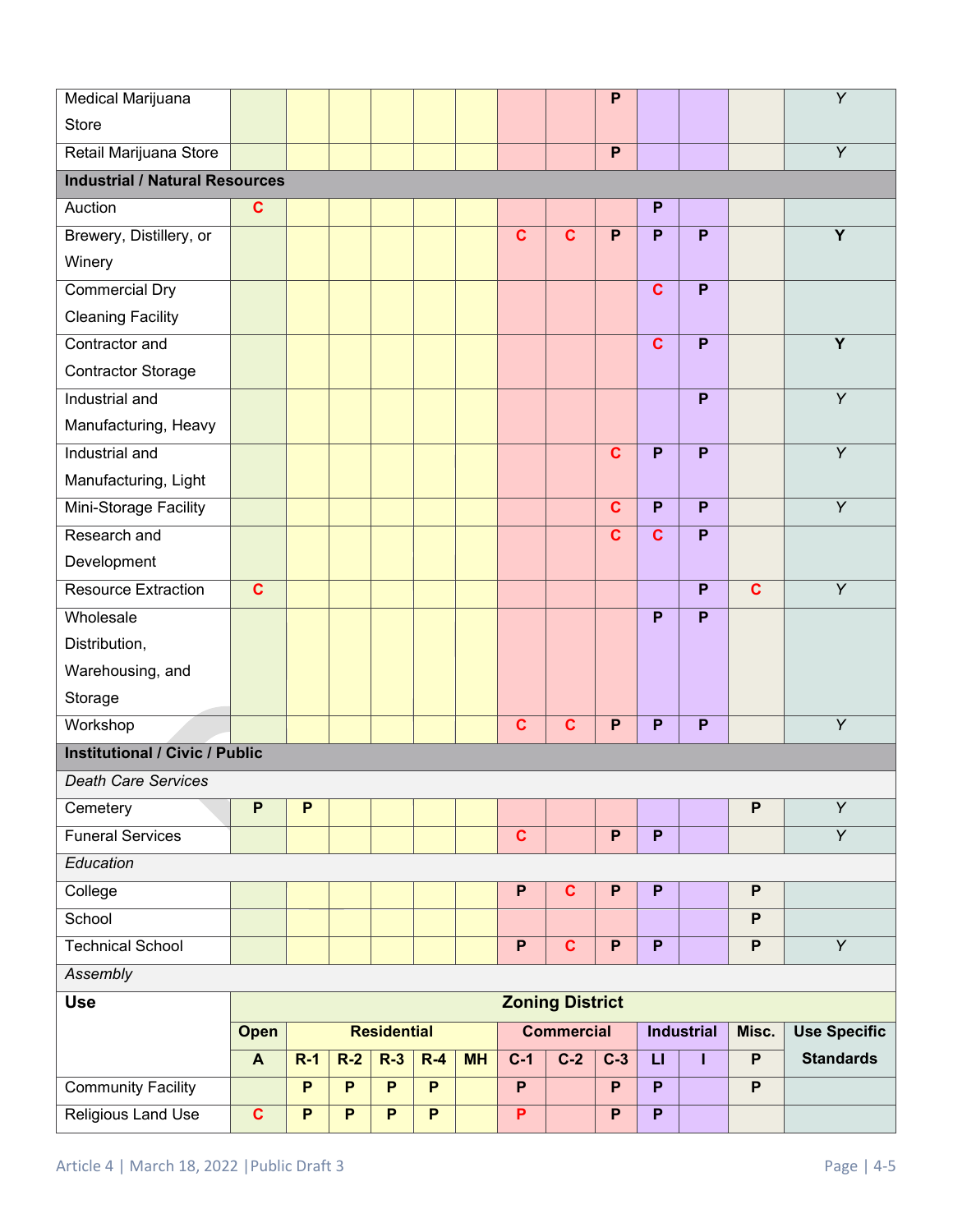| Government / Non-Profit      |                         |                           |                |                |                |                |                         |                         |                         |                         |                         |                |                |
|------------------------------|-------------------------|---------------------------|----------------|----------------|----------------|----------------|-------------------------|-------------------------|-------------------------|-------------------------|-------------------------|----------------|----------------|
| Civic Space                  | $\overline{P}$          | P                         | P              | P              | P              |                | P                       | P                       | P                       | P                       |                         | P              |                |
| <b>Public Facilities</b>     | $\overline{\mathbf{c}}$ |                           |                |                |                |                | $\mathbf c$             | $\mathbf{C}$            | $\mathbf{C}$            | $\overline{\mathbf{c}}$ | $\overline{\mathbf{c}}$ | $\overline{P}$ |                |
| <b>Medical</b>               |                         |                           |                |                |                |                |                         |                         |                         |                         |                         |                |                |
| <b>Medical Care Facility</b> |                         |                           |                |                |                |                |                         |                         | $\overline{P}$          | P                       |                         |                |                |
| <b>Medical Office</b>        |                         |                           |                |                |                |                | $\overline{P}$          | $\overline{\mathbf{c}}$ | $\overline{P}$          |                         |                         |                | $\overline{Y}$ |
| <b>Infrastructure</b>        |                         |                           |                |                |                |                |                         |                         |                         |                         |                         |                |                |
| Transportation / Parking     |                         |                           |                |                |                |                |                         |                         |                         |                         |                         |                |                |
| Airport                      |                         |                           |                |                |                |                |                         |                         |                         |                         | $\mathbf c$             | $\overline{c}$ | $\overline{Y}$ |
| <b>Off-Street Parking</b>    |                         |                           |                |                |                |                | $\overline{\mathbf{c}}$ | $\overline{P}$          | $\overline{\mathbf{c}}$ | P                       | $\overline{P}$          | $\overline{P}$ | $\overline{Y}$ |
| Facility                     |                         |                           |                |                |                |                |                         |                         |                         |                         |                         |                |                |
| <b>Transit Facilities</b>    |                         |                           |                |                |                |                |                         |                         | $\overline{P}$          |                         |                         | $\overline{P}$ |                |
| Communications               |                         |                           |                |                |                |                |                         |                         |                         |                         |                         |                |                |
| Communication                | $\mathbf c$             |                           |                |                |                |                |                         |                         |                         | $\mathbf c$             | $\mathbf c$             | $\overline{c}$ | $\overline{Y}$ |
| Facility                     |                         |                           |                |                |                |                |                         |                         |                         |                         |                         |                |                |
| <b>Wireless</b>              | $\overline{\mathbf{c}}$ |                           |                |                |                |                |                         |                         |                         | $\mathbf c$             | $\overline{c}$          | $\overline{c}$ | $\overline{Y}$ |
| Telecommunications           |                         |                           |                |                |                |                |                         |                         |                         |                         |                         |                |                |
| Facility                     |                         |                           |                |                |                |                |                         |                         |                         |                         |                         |                |                |
| <b>Waste-Related</b>         |                         |                           |                |                |                |                |                         |                         |                         |                         |                         |                |                |
| <b>Recycling Facility</b>    |                         |                           |                |                |                |                |                         |                         |                         |                         | P                       |                |                |
| Salvage Yard                 |                         |                           |                |                |                |                |                         |                         |                         |                         | $\overline{\mathbf{c}}$ |                | $\overline{Y}$ |
| Solid Waste Facility         |                         |                           |                |                |                |                |                         |                         |                         |                         | $\overline{\mathbf{c}}$ | $\mathbf c$    | $\overline{Y}$ |
| <b>Accessory Uses</b>        |                         |                           |                |                |                |                |                         |                         |                         |                         |                         |                |                |
| <b>Accessory Building</b>    | P                       | $\boldsymbol{\mathsf{P}}$ | P              | P              | P              | $\mathsf{P}$   |                         |                         |                         |                         |                         |                | $\overline{Y}$ |
| <b>Accessory Dwelling</b>    | $\overline{P}$          | $\overline{P}$            | $\overline{P}$ |                | $\overline{P}$ |                |                         |                         | $\overline{P}$          |                         |                         |                | $\overline{Y}$ |
| Unit                         |                         |                           |                |                |                |                |                         |                         |                         |                         |                         |                |                |
| <b>Accessory Use</b>         | $\overline{P}$          | $\overline{P}$            | $\overline{P}$ | $\overline{P}$ | $\overline{P}$ | $\overline{P}$ | $\overline{P}$          | $\overline{P}$          | $\overline{P}$          | $\overline{P}$          | $\overline{P}$          | $\overline{P}$ | $\overline{Y}$ |
| <b>Home Occupation</b>       | $\overline{P}$          | $\overline{P}$            | $\overline{P}$ | $\overline{P}$ | $\overline{P}$ | $\overline{P}$ |                         | $\overline{P}$          | $\overline{P}$          |                         |                         |                | $\overline{Y}$ |
|                              |                         |                           |                |                |                |                |                         |                         |                         |                         |                         |                |                |

# **4.03 Use Specific Standards**

4.03.1 Adult Entertainment Establishments.

- A. Operation. It shall be unlawful to operate or cause to be operated a sexually oriented business in violation of any of the following restrictions:
	- 1. Zoning district. Sexually oriented businesses are only allowed in the Industrial District if approved as a conditional use.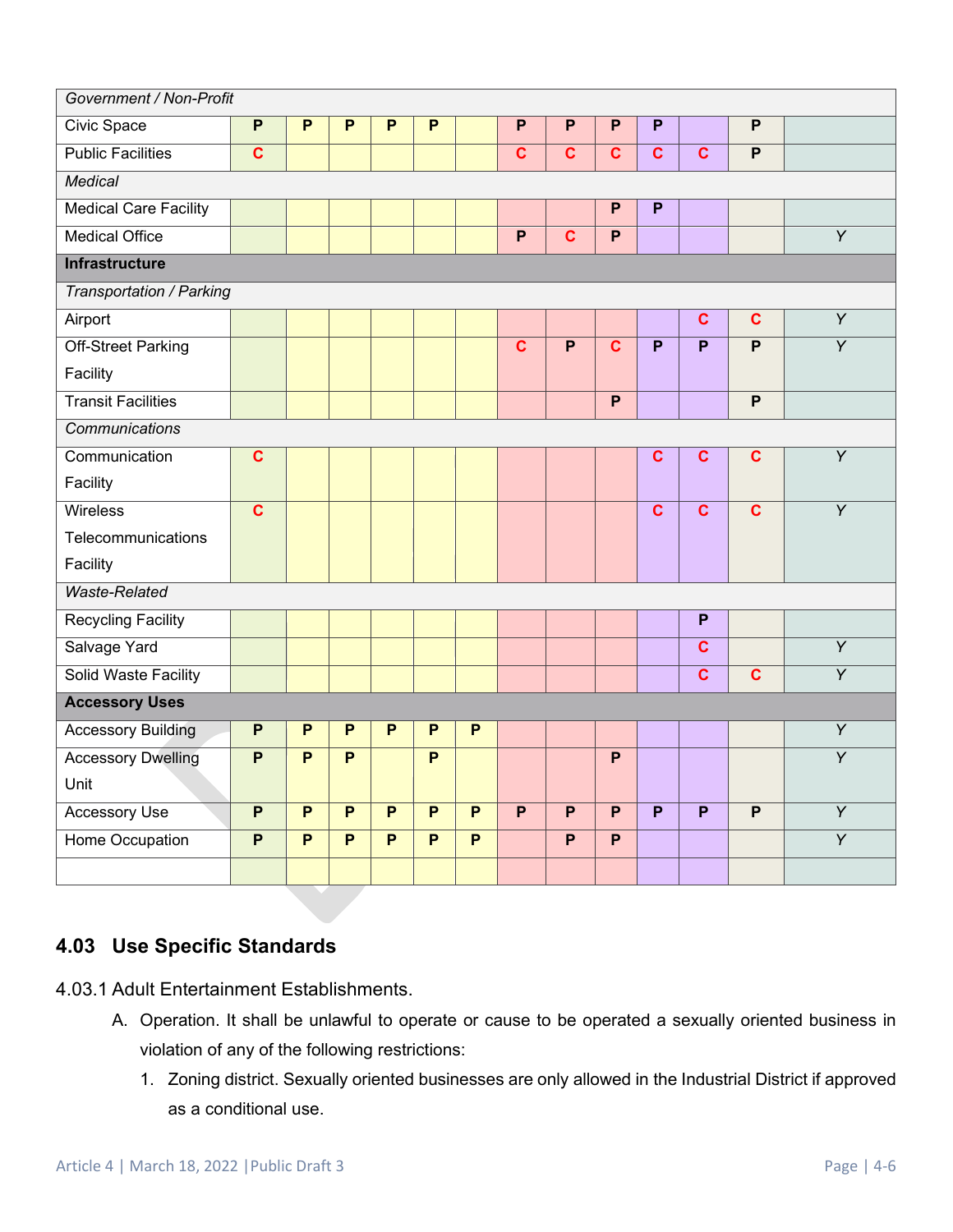- 2. Distance restriction. It is unlawful to operate or cause to be operated a sexually oriented business within seven hundred fifty (750) feet, measured in a straight line, without regard to intervening structures, objects or Town limits, from the closest exterior wall of the structure in which the sexually oriented business is located to the property line of any of the following:
	- a. A religious land use;
	- b. A use approved for residential purposes;
	- c. A school or licensed child care facility; or
	- d. A park, recreational center, or community center.
- 3. Single building restriction. No sexually oriented business shall be operated in the same building, structure or portion thereof as any other sexually oriented business.
- 4. Discontinued operations. A sexually oriented business lawfully operating is not rendered a nonconforming use by the subsequent location of any use outlined in Paragraph (1) above; however, if the sexually oriented business ceases operation for a period of sixty (60) days or more regardless of any intent to resume operation, it may not recommence operation in that location.
- B. Definitions. The following definitions shall apply to this Article.
	- 1. *Adult bookstore, adult novelty store or adult video store* means a commercial establishment which devotes a significant or substantial portion of its stock-in-trade, advertising, floor space, shelf space or storage space to, or receives a significant or substantial portion of its revenues from, any one (1) or more of the following:
		- a. The sale, rental or viewing (for any form of consideration) of books, magazines, periodicals or other printed matter, or photographs, films, motion pictures, video cassettes, slides or other visual representations which are characterized by an emphasis upon the depiction, description, display or exhibition of specified sexual activities or specified anatomical areas; or
		- b. The sale or rental of instruments, devices or paraphernalia which are designed for use in connection with, or marketed primarily for engaging in, specified sexual activities, excluding condoms and other medically recognized birth control devices and disease-prevention products.
	- 2. *Child care facility* means any facility, by whatever name known, licensed by the State and maintained for compensation, for the whole or any part of a day, for the care of five (5) or more children under the age of sixteen (16) years who are not related to the owner, operator or manager thereof.
	- 3. *Community center* means a building or other structure which is Town-owned or used by the Town that provides services to the community and is open to the general public.
	- 4. *Park* means a park, reservation, playground, recreation area, bikeway, trail, greenbelt or other area in the Town owned or used by the Town or landowner's association and devoted to use as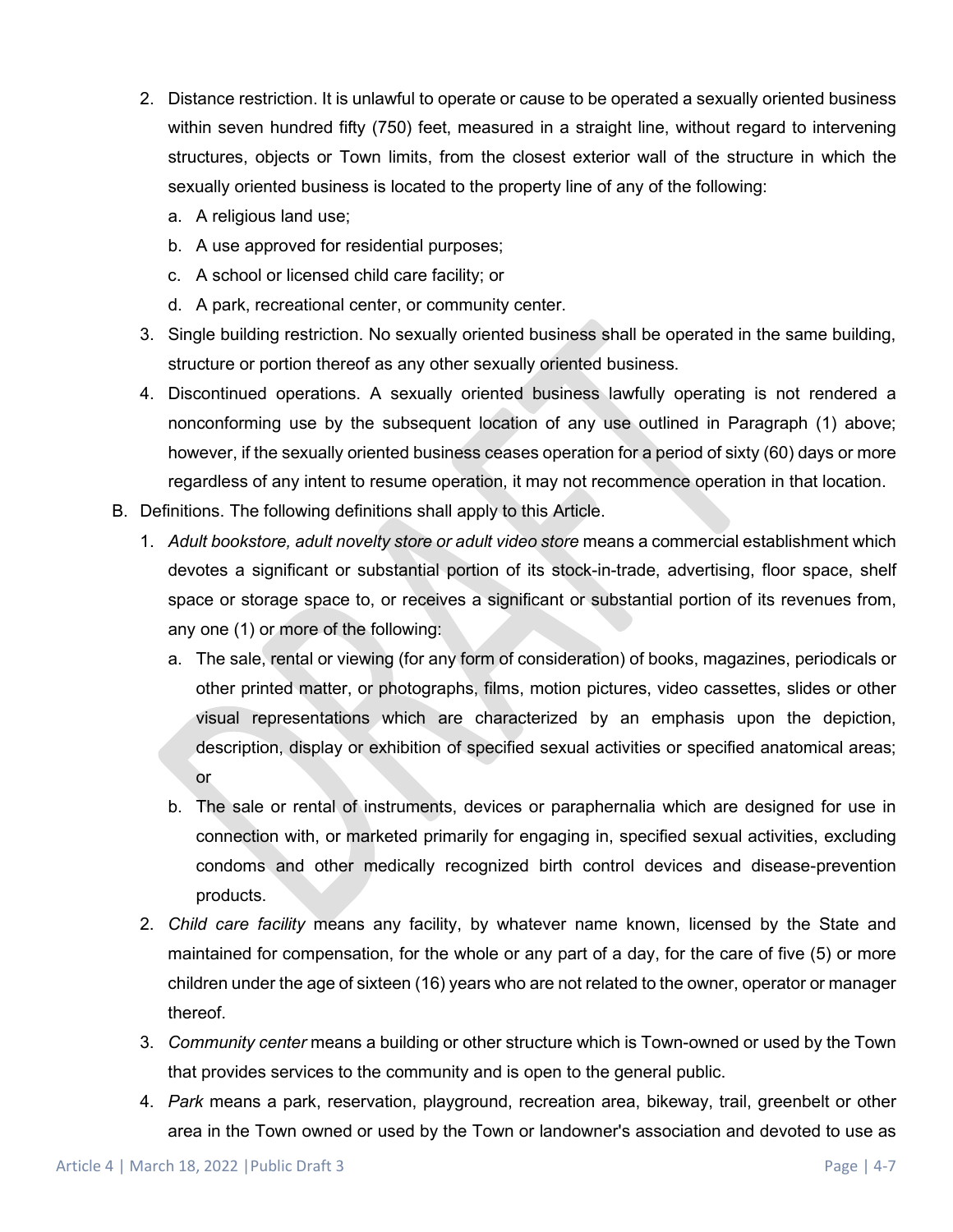a park, reservation, playground, recreation area, bikeway, trail, greenbelt for members of that association and devoted to active or passive recreation, including developed and undeveloped land.

- 5. *Residential property* means any area subdivided and approved by the Town for residential land use or any property or lot devoted to full-time residential use.
- 6. *School* means a facility that provides a curriculum of elementary and secondary academic instruction, including kindergartens, elementary schools, junior high schools and high schools.
- 7. *Sexually oriented business* or *adult entertainment establishment* means:
	- a. Any business where individuals appear in a state in such a manner as to intentionally display specified anatomical areas or which encourages specified sexual activities, whether as the primary, or principal, use of the premises or whether as a secondary, or incidental or accessory, use of the premises for the purpose of entertaining the patrons of such establishments (but not including performances in which persons appear in a state of nudity and which, taken as a whole, contain serious literary, artistic, political or scientific value).
	- b. An adult bookstore, adult novelty store or adult video store.
- 8. *Specified anatomical areas* means:
	- a. Less than completely and opaquely covered human genitals, pubic region, buttocks, anus or female breasts below a point immediately above the areolae; or
	- b. Human male genitals in a discernibly turgid state, even if completely and opaquely covered.
- 9. *Specified sexual activities* means:
	- a. Human genitals in a state of sexual stimulation, tumescence or arousal;
	- b. Acts, actual or simulated, of human masturbation, sexual intercourse, oral copulation, bestiality or sodomy;
	- c. Fondling or other erotic touching of human genitals, pubic region, buttocks, anus or female breast;
	- d. Flagellation, mutilation, sadism, sadomasochism or torture for purposes of sexual arousal, gratification or abuse; and
	- e. Excretory functions as part of or in connection with any of the activities set forth in Subparagraphs a through d of this definition.
- C. Hours of Operation. Sexually oriented businesses may only operate from the hours of 7:00 a.m. to 12:00 a.m. each day. Businesses falling within the definition of a sexually oriented business may be open for such additional hours as their owners in their discretion desire, provided that no activities carried on by a sexually oriented business may be available during such additional hours, that is other lawful activity not involving sexually oriented businesses may freely occur.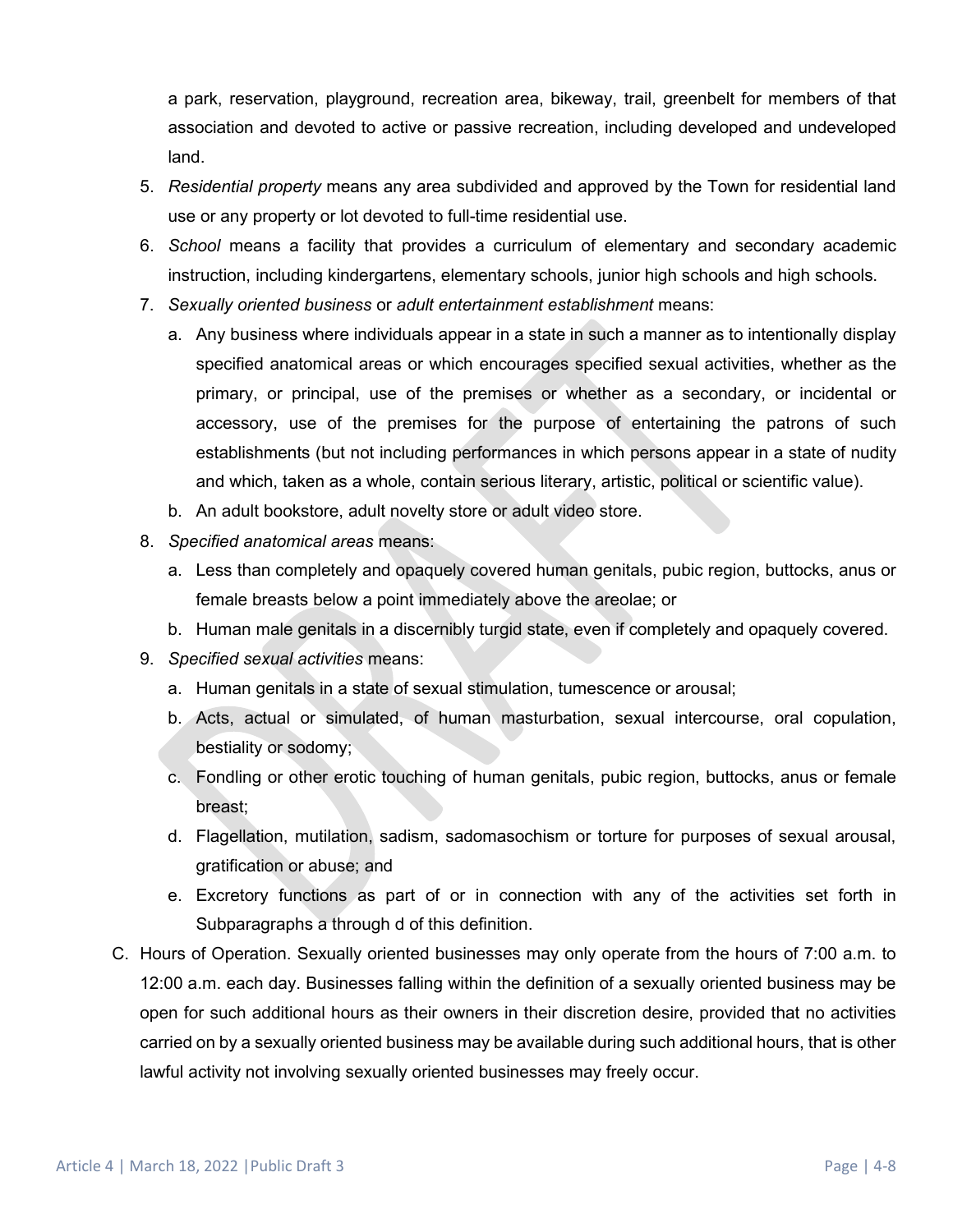- D. Premises. Sexually oriented businesses shall only conduct or offer sexually oriented business activities indoors (within an enclosed structure), and no sexually oriented business may permit or cause any sexually oriented business activity from outside the structure in which it is enclosed.
- E. Age Limits. No one under eighteen (18) years of age shall be admitted to or be present in any adult entertainment establishment from the hours of 7:00 a.m. to 12:00 a.m. on any day. This minimum age limitation also applies to any employees, agents, servants or independent contractors working on the premises. Notice of this minimum age limitation shall be posted prominently outside all entrances to any adult entertainment establishment.
- F. Signage and Exterior.
	- 1. In addition to the other requirements of this Code or the Land Use Code, it shall be unlawful for the owner or operator of any sexually oriented business or any other person to erect, construct or maintain any sign for the sexually oriented business other than one (1) primary sign and one (1) secondary sign, as provided herein.
	- 2. Primary signs shall have no more than two (2) display surfaces. Each such display surface shall:
		- a. Be a flat plane, rectangular in shape;
		- b. Not exceed seventy-five (75) square feet in area; and
		- c. Not exceed ten (10) feet in height or ten (10) feet in length.
	- 3. No rope lights, neon lights, flashing lights, search lights are part of the exterior.

#### 4.03.2 Airport.

- A. An Airport shall have a twenty (20) acre minimum property size for the overall site, and buildings and structures directly related to aircraft operations, storage, and/or passenger processing.
- B. The Airport shall comply with all Federal Aviation Administration regulations including but not limited to runway design, noise standards, and height limitations.

#### 4.03.3 Bar/Tavern.

- A. No Bar/Tavern shall be located within five hundred (500) feet of any residential district or use.
- B. 4.03.3.A does not apply to any Bar/Tavern located in C-2 Zone.

#### 4.03.4 Bed and Breakfast.

- A. The owner shall always occupy and manage any Bed and Breakfast.
- B. The maximum number of rented bedrooms is five (5).
- C. The maximum length of stay for any guest is fourteen (14) consecutive days in any one (1) calendar month.
- D. The Bed and Breakfast owner is responsible for the collection of all applicable Town and County taxes.
- E. Only breakfast may be served on the premises and served only to Bed and Breakfast guests and employees.
- F. No other meals shall be provided for guests on the premises.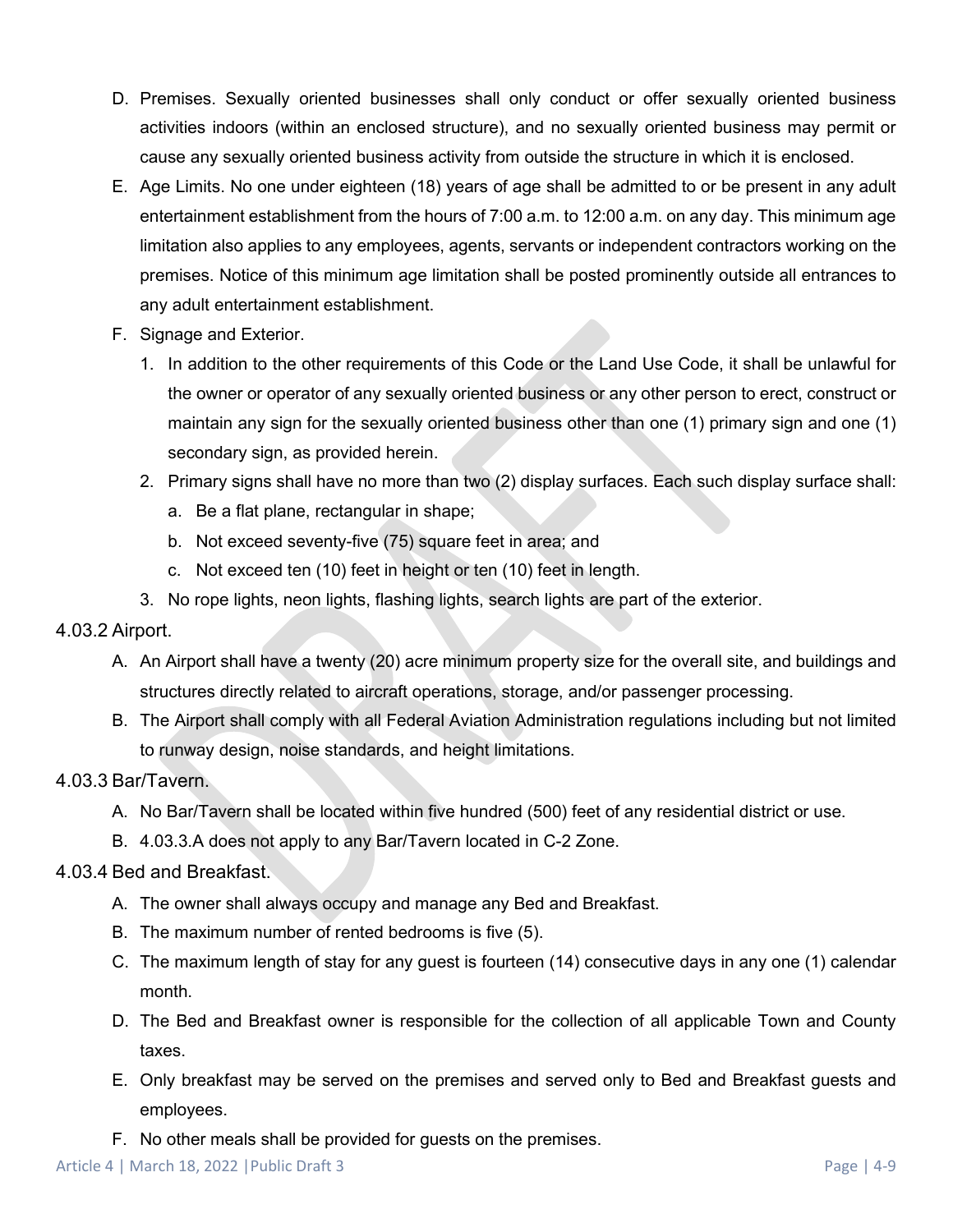- G. Guestrooms shall not be equipped with cooking facilities including, but not limited to, stoves, hot plates, or microwave ovens.
- H. No Bed and Breakfast shall be located within one thousand (1,000) feet of any other Bed and Breakfast.
- 4.03.5 Brewery, Distillery, or Winery.
	- A. No Brewery, Distillery, or Winery shall be located within five hundred (500) feet of any residential district.
	- B. A Brewery, Distillery, or Winery shall have a five (5) acre minimum parcel size.
	- C. A Brewery, Distillery, or Winery includes on-site consumption as a primary or secondary use, which includes a minimum of twenty-five percent (25%) of the gross floor area.
	- D. A Brewery, Distillery, or Winery may include other secondary uses like retail sales or outdoor events.
	- E. A Brewery, Distillery, or Winery is limited to three hundred (300) guests.
	- F. Outdoor events associated within a Brewery, Distillery, or Winery's operations are limited to Sunday through Thursday 11 am to 8 pm, and Friday through Saturday 10 am to 11 pm.
	- G. All Breweries, Distilleries, or Wineries shall utilize best management practices and available technology to minimize potential adverse odors associated with the use.
	- H. All waste shall be managed, treated, stored, and/or disposed of in accordance with Local, County, State, and Federal rules, regulations, and ordinances pertaining to waste.
- 4.03.6 Boarding and Rooming House.
	- A. No more than ten (10) occupants (including any resident staff and family) shall occupy any boarding house at one time.
	- B. The maximum length of stay for any guest is fourteen (14) consecutive days in any one calendar month.
	- C. No meals shall be provided for guests on the premises.
	- D. No Boarding and Rooming House shall be located within one thousand (1,000) feet of any other Boarding and Rooming House.
- 4.03.7 Brew Pub, Distillery Pub, Limited Winery.
	- A. No Brew Pub, Distillery Pub, or Limited Winery shall be located within two hundred fifty (250) feet of any residential district or use.
	- B. 4.03.7.A does not apply to any Brew Pub, Distillery Pub, or Limited Winery located in C-2 Zone.
	- C. No Brew Pub, Distillery Pub, or Limited Winery shall be located within five hundred (500) feet of any other Brew Pub, Distillery Pub, or Limited Winery.
	- D. Overhead doors servicing trucks for loading and unloading materials shall not face streets unless they are set back at least one hundred (100) feet from the street.
	- E. Service trucks for the purpose of loading and unloading materials and equipment or removing wastes shall be restricted to the hours between 8:00 AM and 8:00 PM.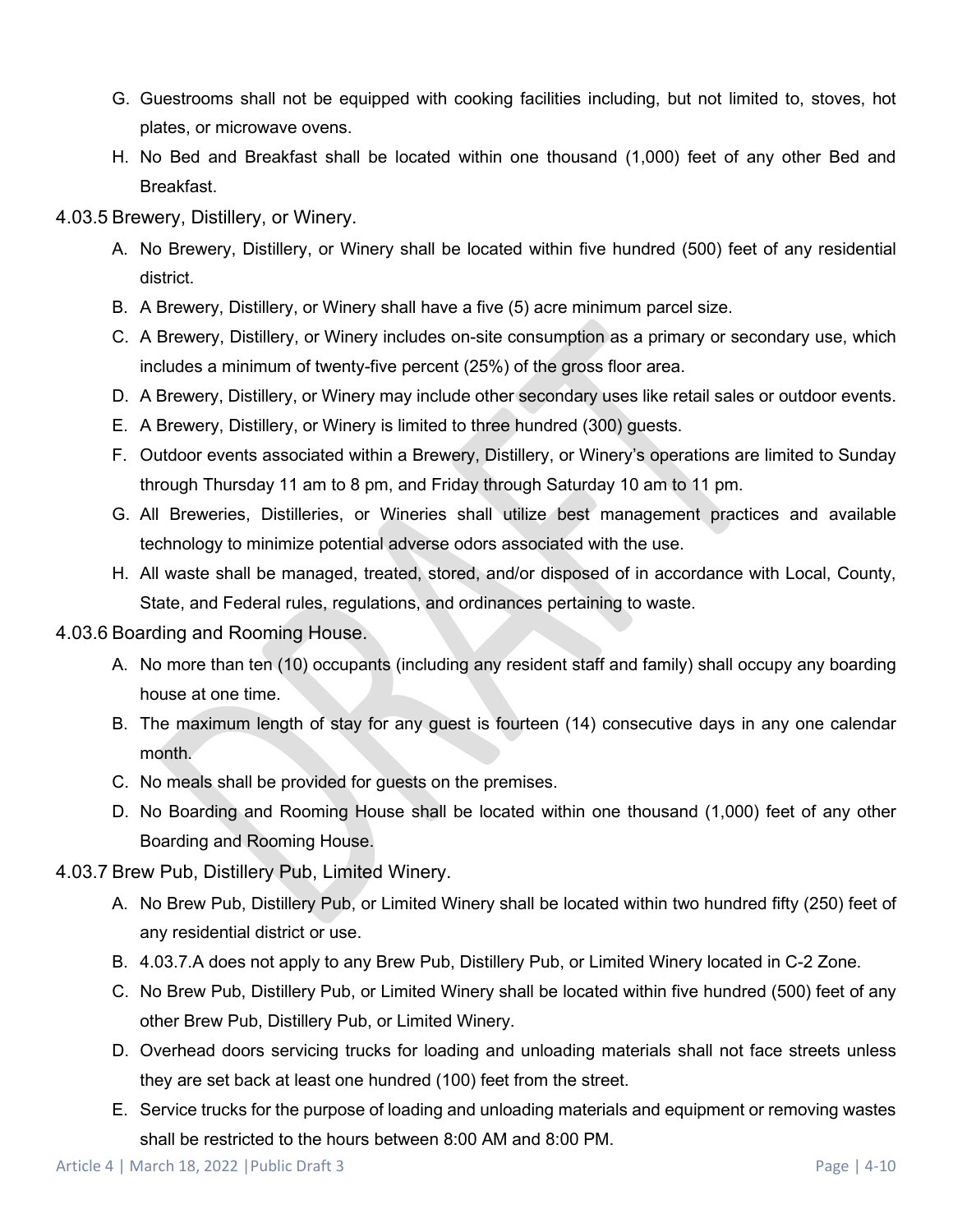- F. No outdoor storage is permitted, including parking and storage of vehicles associated with the business.
- 4.03.8 Building and Landscaping Materials Supply.
	- A. C-1 and C-3 Zones.
		- 1. No Building and Landscaping Materials Supply shall be located within five hundred (500) feet of any residential use or district.
		- 2. Outdoor display, storage, sales, or rental of building and landscaping materials shall be screened.
		- 3. Screening for outdoor display, sales, or rental of building and landscaping materials shall be constructed from concrete or masonry and be at least six (6) feet tall.
		- 4. No screening wall shall exceed ten (10) feet tall.
		- 5. Only outdoor storage may exceed the ten (10) foot screening height requirement. Screening for storage may be constructed from concrete, masonry, or an approved alternative by the Director.
		- 6. In no instance shall any outdoor display, storage, sales, or rental of building and landscaping materials be stacked higher than the required concrete or masonry screening wall.
		- 7. No materials for sale shall be displayed between the principal structure and the front property line.

### 4.03.9 Car Wash.

- A. No Car Wash shall be located within two hundred fifty (250) feet of any residential use or district.
- B. A Car Wash shall not be open for business between the hours of 10:00 PM and 7:00 AM.

### <span id="page-10-0"></span>4.03.10 Cemetery.

- A. A Cemetery shall have a two (2) acre minimum property size.
- B. No structure, excluding fences or walls, shall be located within one hundred (100) feet from any residential use.
- C. Graves and monuments shall set back at least twenty feet (20) from any property line.
- D. All cemeteries shall be platted according to **Article 6, Subdivision**.
- 4.03.11 Communication Facility.
	- A. Communication facilities shall meet any requirements prescribed in 4.03.55.
	- B. Communication facilities shall be located at least one thousand (1,000) feet from any residential use.
- 4.03.12 Contractor and Contractor Storage.
	- A. All outdoor storage areas shall be located at least one hundred (100) feet from any property line.
	- B. All structures shall be located at least fifty (50) feet from any property line.
	- C. The minimum property size for a Contractor and Contractor Storage shall be two (2) acres.
	- D. Outdoor storage areas shall be screened and comply with Article 4.04.5[.D.](#page-32-0)
	- E. Maintenance of vehicles or machinery shall be incidental to the Contractor and Contractor Storage and the incidental use shall only include minor repair.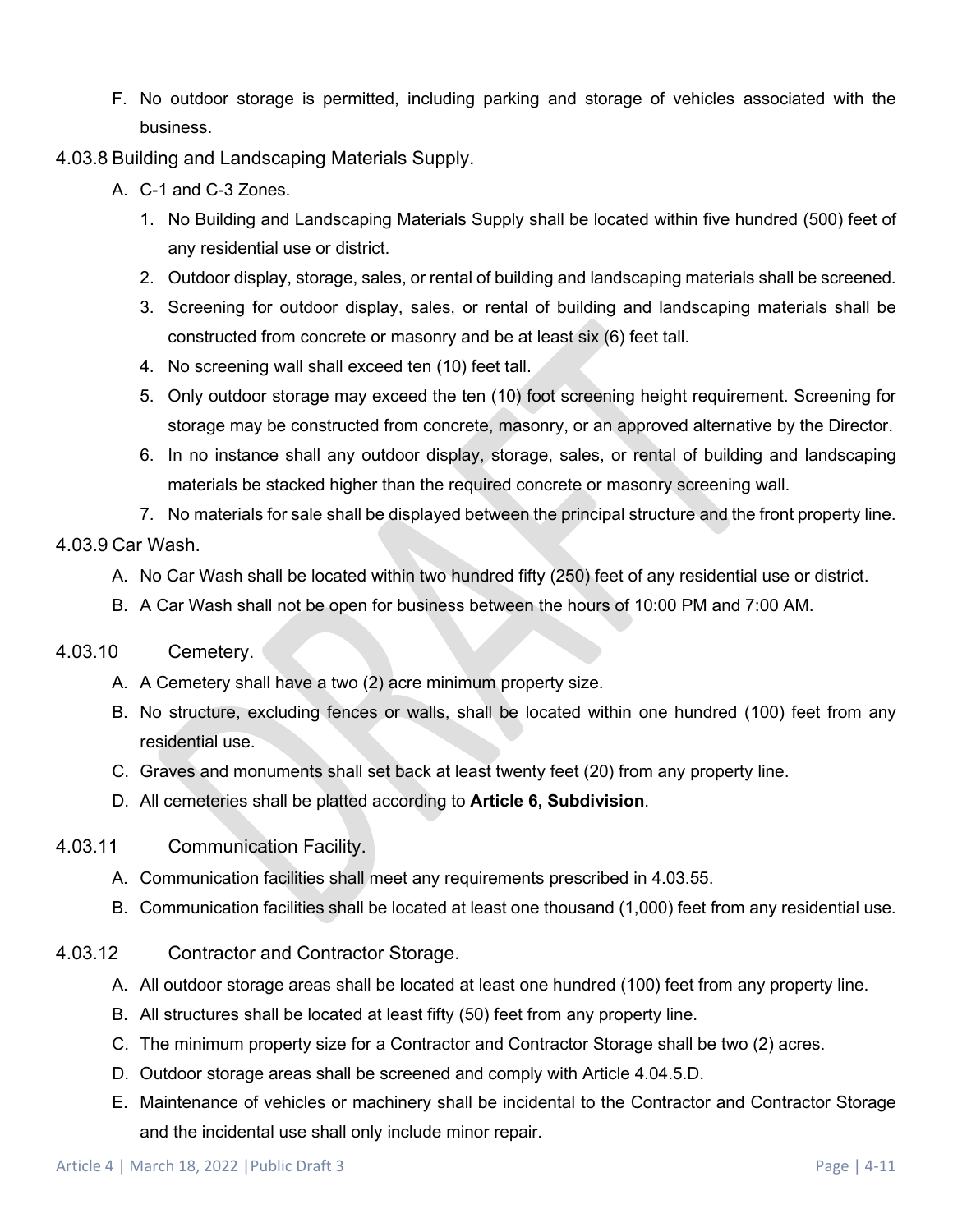- F. Office space shall be incidental to the Contractor and Contractor Storage and shall comply with Article 4.04.5[.C.](#page-32-1)
- G. No retail sales associated with a Contractor and Contractor Storage may occur on the property unless retail sales are approved with a different use that allows retail sales.
- H. No on street parking of vehicles or equipment associated with the use is allowed.
- I. Hours of operation are limited between the hours of 7:00 AM and nine 9:00 PM.
- 4.03.13 Convenience Store.
	- A. C-1 and C-2 Zones.
		- 1. No Convenience Store shall be located within one hundred (100) feet of any residential use or district.
		- 2. No Convenience Store shall exceed two thousand (2,000) square feet in building area.
		- 3. No Convenience Store shall be located within two hundred fifty (250) feet of any other Convenience Store.
		- 4. No outdoor display is permitted.
		- 5. Drive-thrus are not permitted.
	- B. C-3 and LI Zones.
		- 1. No Convenience Store shall be located within fifty (50) feet of any residential use or district.
		- 2. Drive-thrus may be allowed if the following requirements are met:
			- a. The Convenience Store is located two hundred fifty (250) feet from any residential district or use.
			- b. The Convenience Store is less than two thousand (2,000) square feet in building area.
			- c. A drive-thru lane is provided on site.
			- d. The drive-thru lane is at least ten (10) feet wide.
			- e. The drive-thru lane provides at least three (3) vehicle stacking spaces before the drive-thru window.
			- f. Vehicle stacking spaces shall be ten (10) feet wide by twenty (20) feet long.
- 4.03.14 Convenience Store, with fuel sales.
	- A. All Zones.
		- 1. Convenience Store, with fuel sales shall not be located within one hundred (100) feet of any residential use or district.
		- 2. Any pump island or other structure shall be setback a minimum of twenty (20) feet from adjacent property lines or street and highway right-of-way lines.
		- 3. Overhead canopies or weather protection structures shall be setback a minimum of ten (10) feet from adjacent property lines or street and highway right-of-way lines.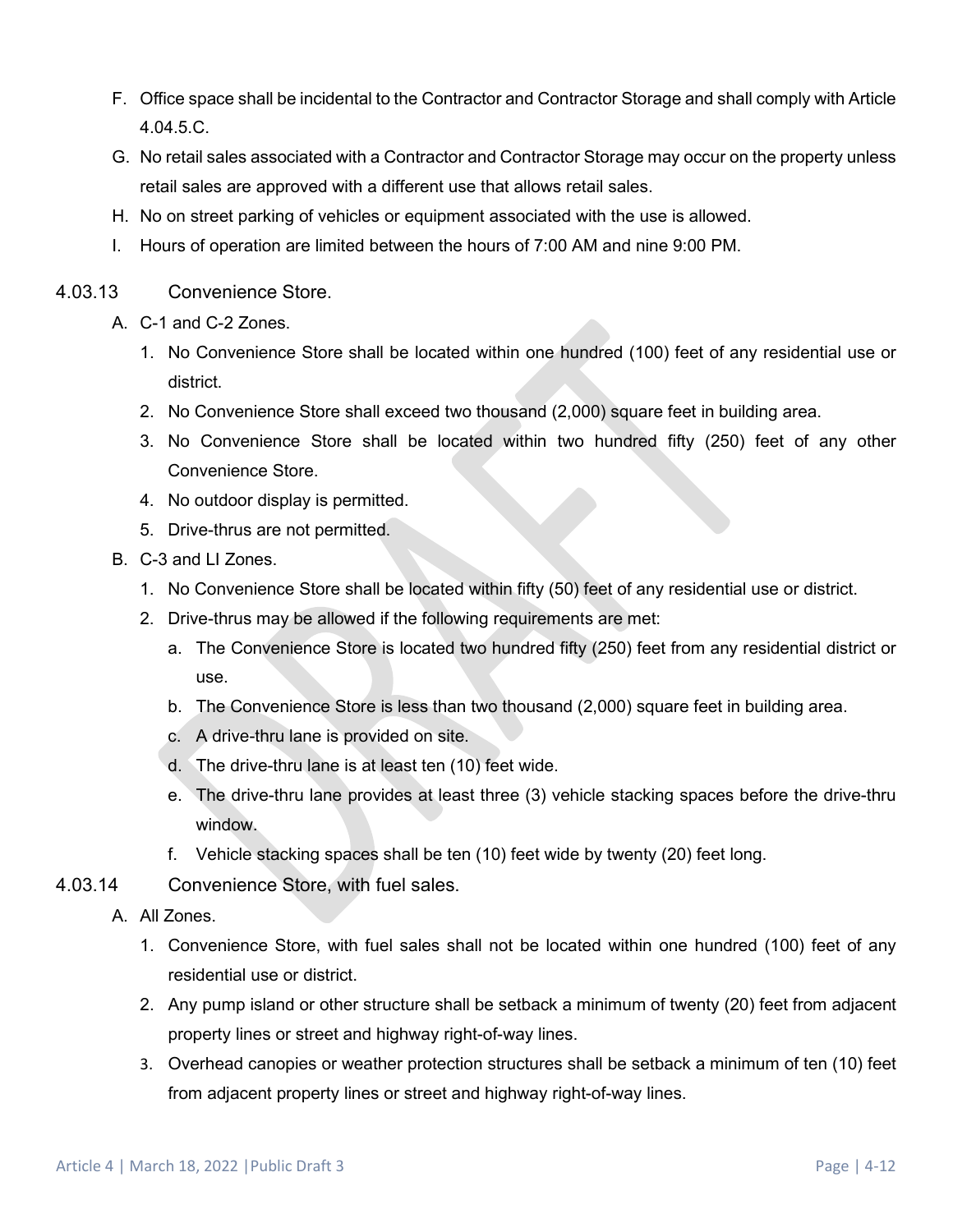- 4. Outdoor display is only limited to ice chests, vending machines, secured propane tank storage, and firewood storage.
- 5. Drive-thrus are not permitted.
- B. C-1 Zone.
	- 1. No Convenience Store, with fuel sales shall exceed two thousand (2,000) square feet in building area.
	- 2. No Convenience Store, with fuel sales shall be located within two hundred fifty (250) feet of any other Convenience Store, with fuel sales.
	- 3. The total fuel pumps shall not exceed four (4).
- 4.03.15 Financial Institution.
	- A. All Zones.
		- 1. Drive-thrus/ATMs may be allowed if the following requirements are met:
			- a. The Financial Institution is located one hundred fifty (100) feet from any residential district or use.
			- b. A drive-thru/ATM lane is provided on site.
			- c. The drive-thru/ATM lane is at least ten (10) feet wide.
			- d. The drive-thru/ATM lane provides at least four (4) vehicle stacking spaces before the drivethru window/ATM.
			- e. Vehicle stacking spaces shall be ten (10) feet wide by twenty (20) feet long.
			- f. The Financial Institution shall not exceed three (3) drive-thru/ATM lanes.
	- B. C-2 Zone.
		- 1. No Financial Institution shall exceed two thousand (2,000) square feet in building area.
		- 2. No Financial Institution shall be located within two hundred fifty (250) feet of any other Financial Institution.
		- 3. Drive-thrus are not permitted.
- 4.03.16 Funeral Services.
	- A. Funeral Services including a Cemetery shall follow the requirements established in Article [4.03.10.](#page-10-0)
	- B. Funeral Services shall be located at least five hundred (500) feet from any residential district or use.
	- C. Funeral Services including cremation or embalming shall follow the additional requirements below.
		- 1. Prior to the issuance of a certificate of occupancy, the Funeral Services operator shall provide documentation of the issuance of all applicable federal, state, and local permits and provide all the equipment manufacturers' specifications for construction, installation, operation, and maintenance.
		- 2. Funeral Services shall be constructed, installed, operated, and maintained in accordance with all manufacturers' specifications and all applicable federal, state, and local permits. Town inspectors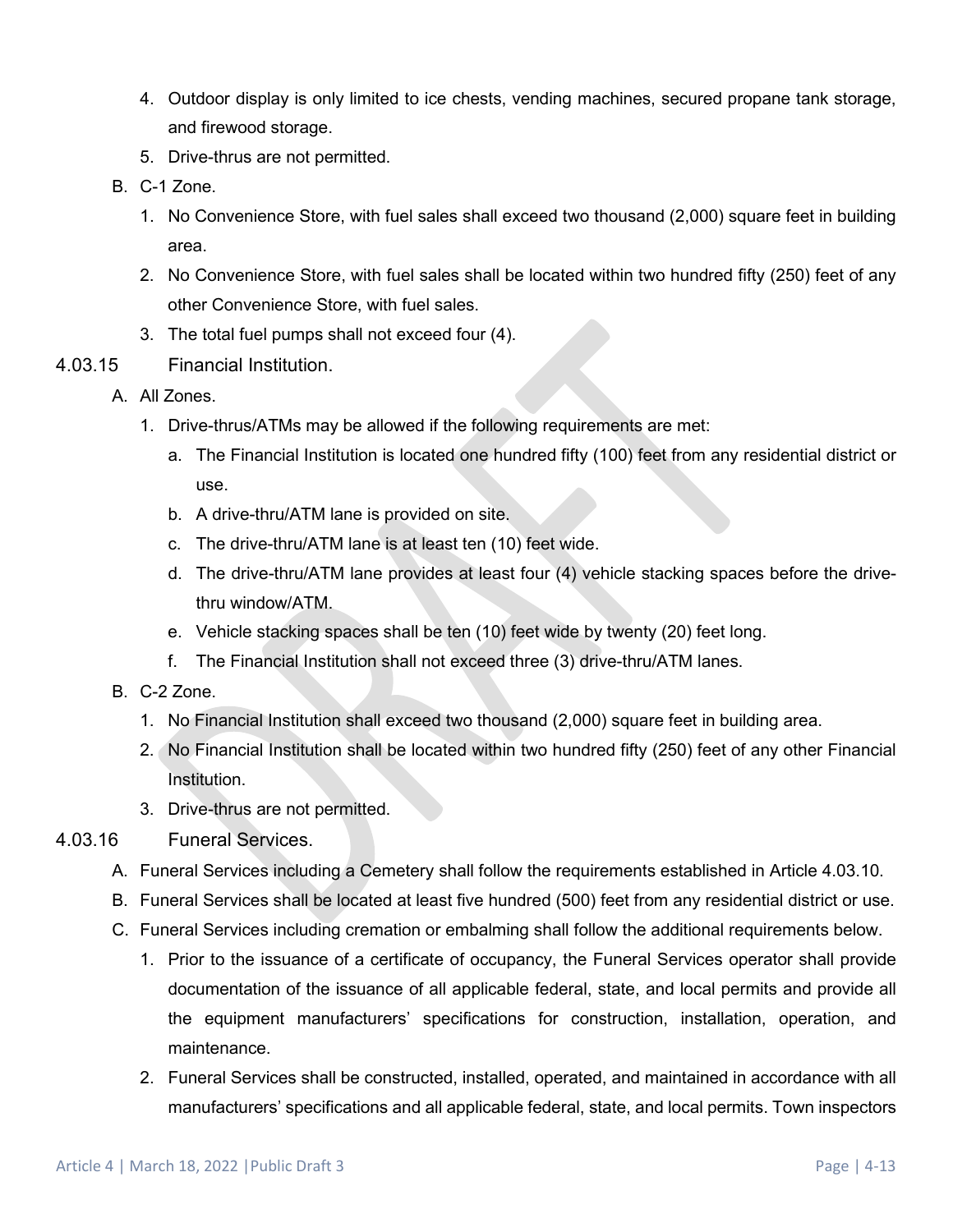shall have the right to enter and inspect the operations to determine compliance with this provision.

- 3. Each incinerator shall have a modern automated control panel and a dedicated natural gas meter.
- 4. The height of the exhaust stack shall be a minimum of two (2) feet above the roof line or other nearby obstruction to minimized downdrafts of the exhaust.

#### 4.03.17 Golf Course.

- A. The designed centerline of each hole shall be a minimum of one hundred (100) feet from adjacent property boundaries to reduce the potential of golf balls exiting the subject property.
- B. Appropriate controls, like netting, shall be installed to prevent golf balls from exiting the subject property.
- C. Total lot coverage with principal and accessory buildings shall not exceed twenty five percent (25%).
- D. Residential uses on the subject property are prohibited.
- E. No principal or accessory building, swimming pool, or tennis court shall set back less than (50) feet from any property line.
- F. All exterior lighting for the purposes of illuminating the golf course or any accessory use shall terminate at 10:00 PM. Lighting for walls, security measures, sconces, and parking facilities are excluded from this requirement.

### 4.03.18 Grocery Store.

- A. C-1 Zone.
	- 1. Any Grocery Store exceeding 15,000 square feet shall require a Conditional Use Permit.
- B. C-2 Zone.
	- 1. Any Grocery Store exceeding 10,000 square feet shall require a Conditional Use Permit and meet the following standards.
		- a. No drive-thrus are permitted.
		- b. No Grocery Store shall be located within five hundred (500) feet of any other Grocery Store.
- C. C-3 and LI Zones.
	- 1. Any Grocery Store exceeding 25,000 square feet shall require a Conditional Use Permit.
- 4.03.19 Heavy Equipment Sales and Rental.
	- A. No Heavy Equipment Sales and Rental use shall be located within one thousand (1,000) feet of any residential use or district.
	- B. Outdoor display, storage, sales, or rental of heavy equipment shall be screened.
	- C. Screening for heavy equipment shall be constructed from concrete or masonry and be at least six (6) feet tall.
	- D. No screening wall shall exceed twelve (12) feet tall.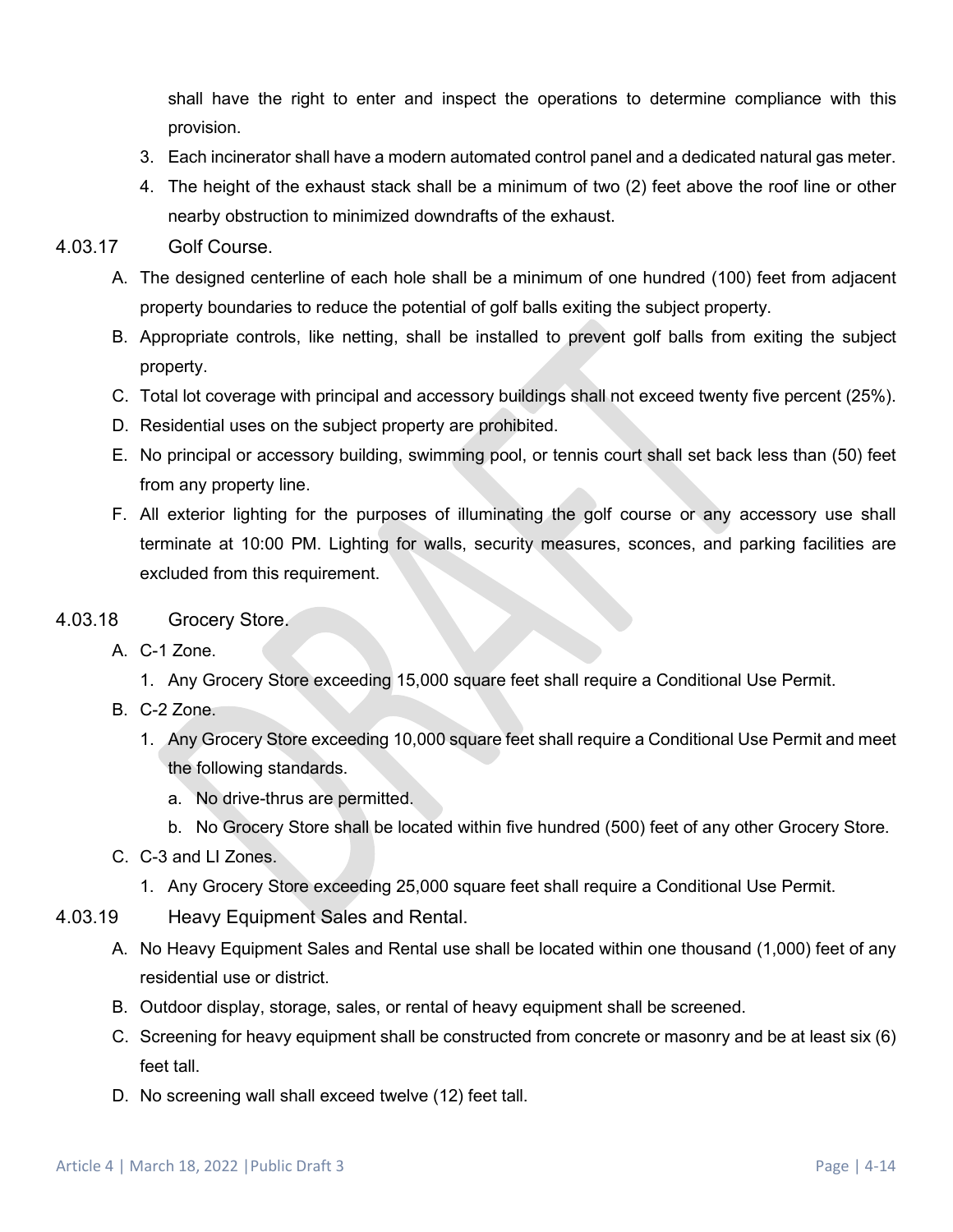- E. No outdoor display, storage, sales, or rental of heavy equipment shall be taller than the required concrete or masonry screening wall unless located in the rear of the site. If located in the rear, outdoor display, storage, sales, or rental of heavy equipment shall not exceed twenty (20) feet tall.
- F. No materials for sale shall be displayed between the principal structure and the front property line.

### 4.03.20 Home Occupation.

- A. A Home Occupation shall meet the following requirements.
	- 1. The use shall be conducted entirely within a dwelling and carried on by the inhabitants of the dwelling. Except for daycare businesses which shall be allowed to commence operations as of 6:00 a.m. the hours of operation during which clients or customers are allowed to come to the home in connection with the business activity are limited to between 8:00 AM and 9:00 PM.
	- 2. The use shall be clearly incidental and secondary to the use of the dwelling and shall not change the dwelling's character.
	- 3. The total area used for a Home Occupation shall not exceed one-half  $(\frac{1}{2})$  the floor area of the user's dwelling unit.
	- 4. There shall be only the incidental sale of stocks, supplies or products conducted on the premises.
	- 5. There shall be no exterior storage on the premises of material or equipment used as a part of the Home Occupation.
	- 6. There shall be no offensive noise, vibration, smoke, dust, odors, heat, or glare noticeable at or beyond the property line.
	- 7. A Home Occupation shall provide additional off-street parking areas adequate to accommodate all needs created by the Home Occupation.
- B. A Home Occupation shall not include the following:
	- 1. Animal hospital;
	- 2. Long-term care facility;
	- 3. Restaurant;
	- 4. Bed and breakfast;
	- 5. Group home;
	- 6. Pawn shop;
	- 7. Adult-oriented use; or
	- 8. Vehicle repair, servicing, detailing or towing if vehicles are:
		- a. Dispatched from the premises;
		- b. Are brought to the premises; or
		- c. Are parked or stored on the premises or on an adjacent street.
- C. Licensing.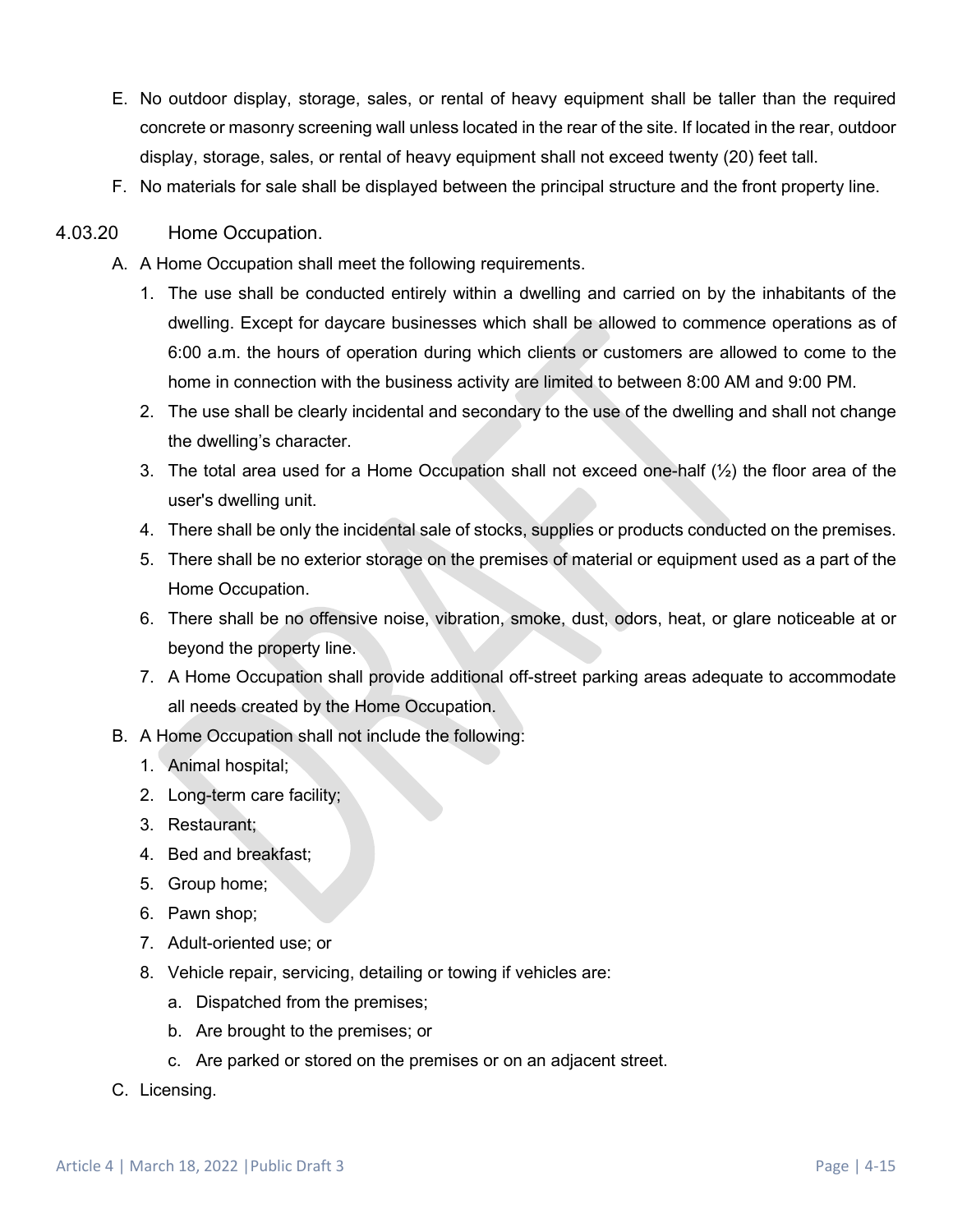- 1. A Home Occupation shall be permitted only after the owner or inhabitant of the dwelling in which the occupation is conducted has obtained a home occupation license and business license from the Town.
- 2. The license fee shall be an amount established by resolution by the Board of Trustees to offset the Town's cost.
- 3. At the time ownership of the property is transferred, or the Home Occupation is discontinued for a period of six (6) months or more, the home occupation license terminates.
- 4. Following termination, the license may be issued again upon the submission and review of a new application and the payment of an additional fee.
- 5. If the Town is investigating a violation of this Land Use Code with respect to the particular home occupation at the time the renewal application is made, the license will not be reissued until the investigation is completed and, if necessary, all violations have been corrected.
- 6. The term of the previous license shall continue during the period of investigation.

# 4.03.21 Hotel/Motel.

- A. C-1 Zone.
	- 1. A Hotel/Motel shall be located at least two hundred fifty (250) feet from any residential district or use.
	- 2. A Hotel/Motel is restricted to one story.
	- 3. A Hotel/Motel shall not exceed 15,000 square feet.
- 4.03.22 Any Hotel/Motel exceeding 15,000 square feet requires a Conditional Use Permit. Industrial and Manufacturing, Heavy.
	- A. An Industrial and Manufacturing, Heavy use shall be located at least one thousand (1,000) feet from any residential district or use.
	- B. Any Industrial and Manufacturing, Heavy use producing and curating toxic chemicals or conducting animal slaughtering shall be located at least:
		- 1. Two thousand six hundred forty (2,640) feet from any residential district, religious land use, medical care facility, or school.
		- 2. One thousand three hundred twenty (1,320) feet from any commercial use.
		- 3. Six hundred sixty (660) feet from any Industrial and Manufacturing, Light use.
- 4.03.23 Industrial and Manufacturing, Light.
	- A. Industrial Zones.
		- 1. An Industrial and Manufacturing, Light use shall be located at least two hundred fifty (250) feet from any residential district or use.
		- 2. Overhead doors shall not face streets unless set back at least one hundred (100) feet from the street.
	- B. Commercial Zones.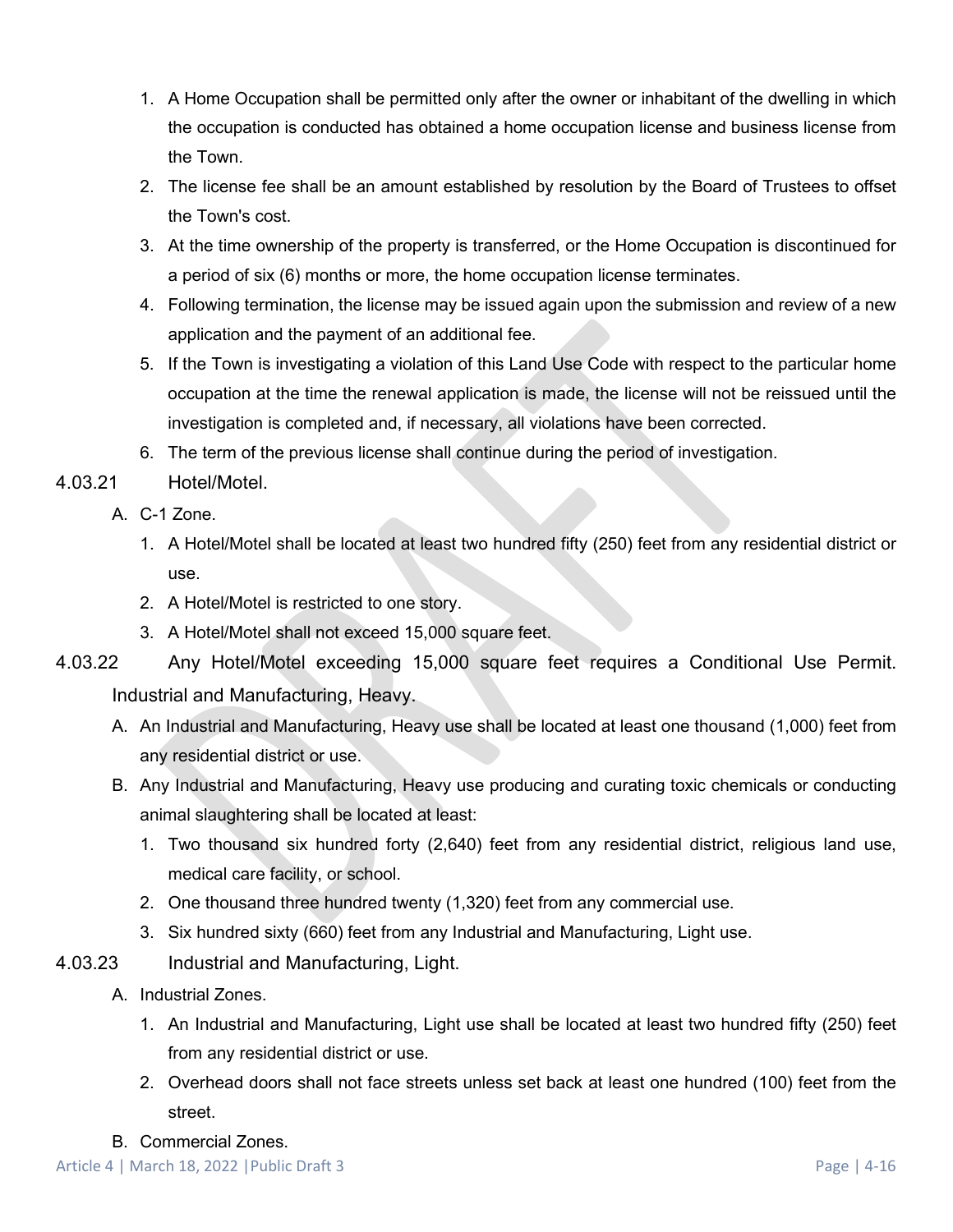- 1. An Industrial and Manufacturing, Light use shall be located at least five hundred fifty (500) feet from any residential district or use.
- 2. No Industrial and Manufacturing, Light use shall be located within two hundred fifty (250) feet of any other Industrial and Manufacturing, Light use.
- 3. Overhead doors shall not face any street.
- 4. Service trucks for the purpose of loading and unloading materials and equipment or removing wastes shall be restricted to the hours between 8:00 AM and 8:00 PM.
- 5. Accessory outdoor storage shall be allowed in the rear of the subject property if screened in accordance with Section 5.04.
- 6. Any Industrial and Manufacturing, Light use over 5,000 square feet of building area shall require conditional use approval.

#### 4.03.24 Kennel.

- A. A two hundred fifty (250) foot separation shall be maintained between the area and structures where animals are housed and any property line.
- B. Outside runs for commercial kennels shall be operated only with an attendant present on the premises twenty-four (24) hours a day.
- C. At a minimum, the animals shall be enclosed within a six-oot (6') fence or wall to restrain animals from running at large.
- D. Visual screening shall be required to buffer adjacent land uses.
- E. No more than twenty five percent (25%) of the building floor area may be used for related accessory retail sales.
- F. No more than twenty five percent (25%) of the building floor area may be used for related accessory grooming uses.

#### 4.03.25 Manufactured Home.

- A. Manufactured home design standards/building requirements.
	- 1. The manufactured home must be partially or entirely manufactured in a factory.
	- 2. The manufactured home must be not less than twenty-four (24) feet in width and thirty-six (36) feet in length.
	- 3. The manufactured home must be set on an excavated, backfilled, engineered foundation enclosed at the perimeter so that the top of the perimeter wall sits no more than twelve (12) inches above finish grade. The foundation shall be similar in appearance and durability to a masonry foundation of a site-built dwelling. The foundation shall provide an anchoring system for the manufactured home that is totally concealed under the structure.
	- 4. The manufactured home must have brick, wood or cosmetically equivalent exterior siding on all exterior walls, which provides a consistent, continuous facade from the bottom of the soffit (top of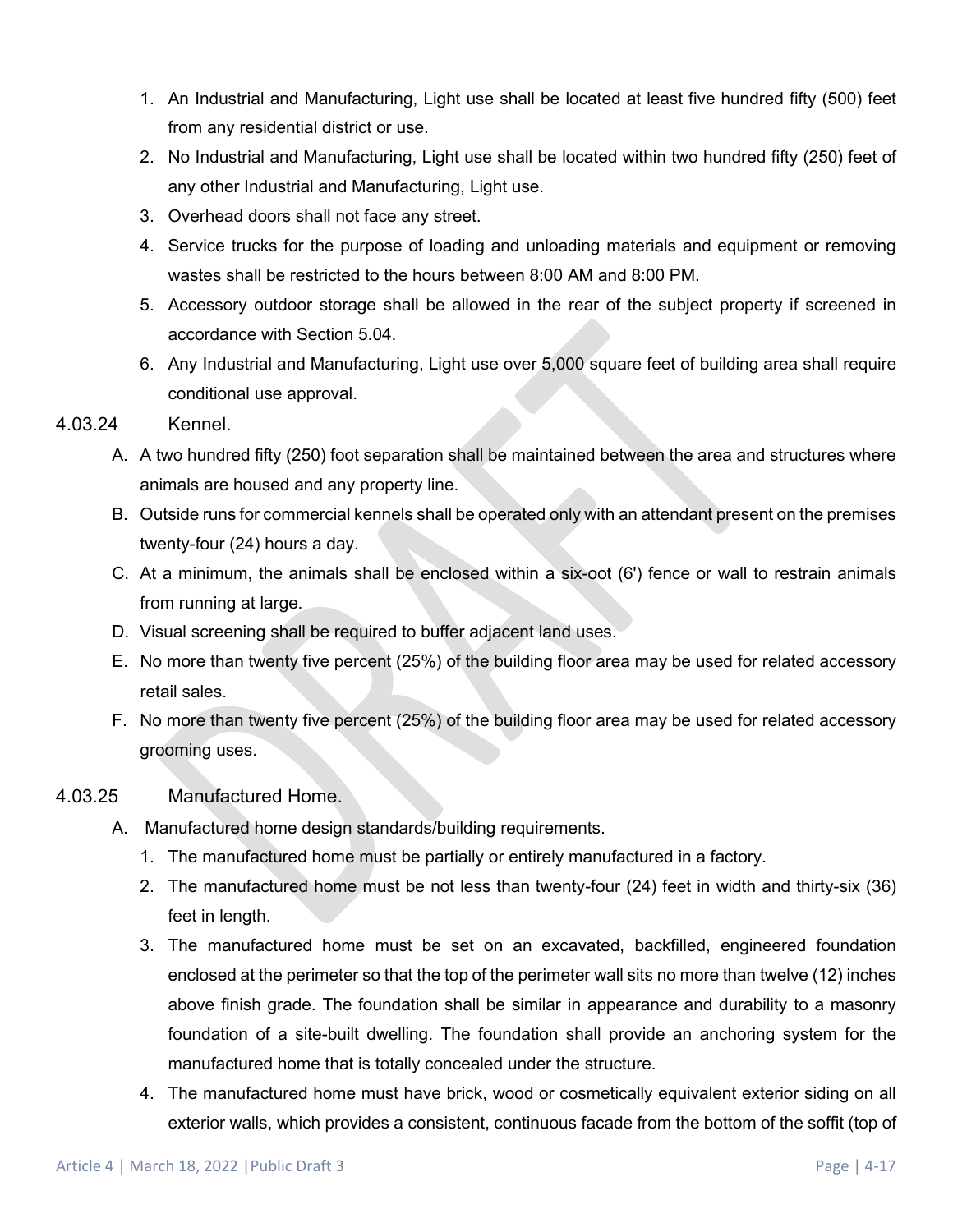the wall section) downward to the top of the exposed perimeter foundation. The exterior siding of the manufactured home must have the same appearance as materials commonly used on residential dwellings. Metal siding must be painted or anodized.

- 5. The manufactured home must have a pitched roof with a pitch of at least a nominal three (3) in twelve (12). The roof must be covered with shingles, shakes or tile. Eaves of the roof must extend at least one (1) foot from the intersection of the roof and the exterior walls.
- 6. The manufactured home must have windows that are wood, vinyl-coated or anodized aluminum.
- 7. The manufactured home must have color-coordinated body and trim. Colors of both the factory components and the site-built components shall be the same.
- 8. The main entrance to the manufactured home must face or be oriented toward an adjacent street.
- 9. The transportation mechanisms, including the wheels, axles and hitch, must be removed.
- 10. No manufactured home shall be occupied for dwelling purposes unless it is properly placed in a manufactured home space and connected to water, sewerage, electric and gas utilities, as appropriate.
- 11. All manufactured homes shall be certified pursuant to the National Manufactured Housing Construction and Safety Standards Act of 1974, 42 U.S.C. § 5401 et seq., or shall be certified by the Colorado Division of Housing pursuant to Section 24-32-701 et seq., C.R.S.
- 12. All manufactured homes shall have an enclosed crawlspace underneath the manufactured home and shall not provide a harborage for rodents or create a fire hazard. No enclosed crawlspace shall be used for storage unless the storage area is surfaced with concrete. Adequate access and ventilation shall be provided in accordance with the Guidelines For Manufactured Housing Installation.
- 13. All manufactured homes shall meet or exceed equivalent engineering standards for other singlefamily residences.
- 14. Additions to increase the floor area of manufactured home shall not be permitted except for patios, porches, garages, decks or carports. Garages may be detached or attached.
- 15. Prior to occupancy, the Building Inspector shall inspect each manufactured home to determine compliance with this Code. No occupancy shall be permitted or certificate of occupancy issued until that inspection and all connections to public utilities have been made. The owner or home builder shall pay to the Town a building permit fee for each residential structure as may be required by this Code. Installation procedures and the building permit fee shall be in accordance with the then current Guidelines for Manufactured Housing Installation, including appendices, published by the International Conference of Building Officials for manufactured homes and as adopted by the Town.
- 16. All additions shall comply with minimum yard requirements, and a building permit shall be required in advance for any such addition.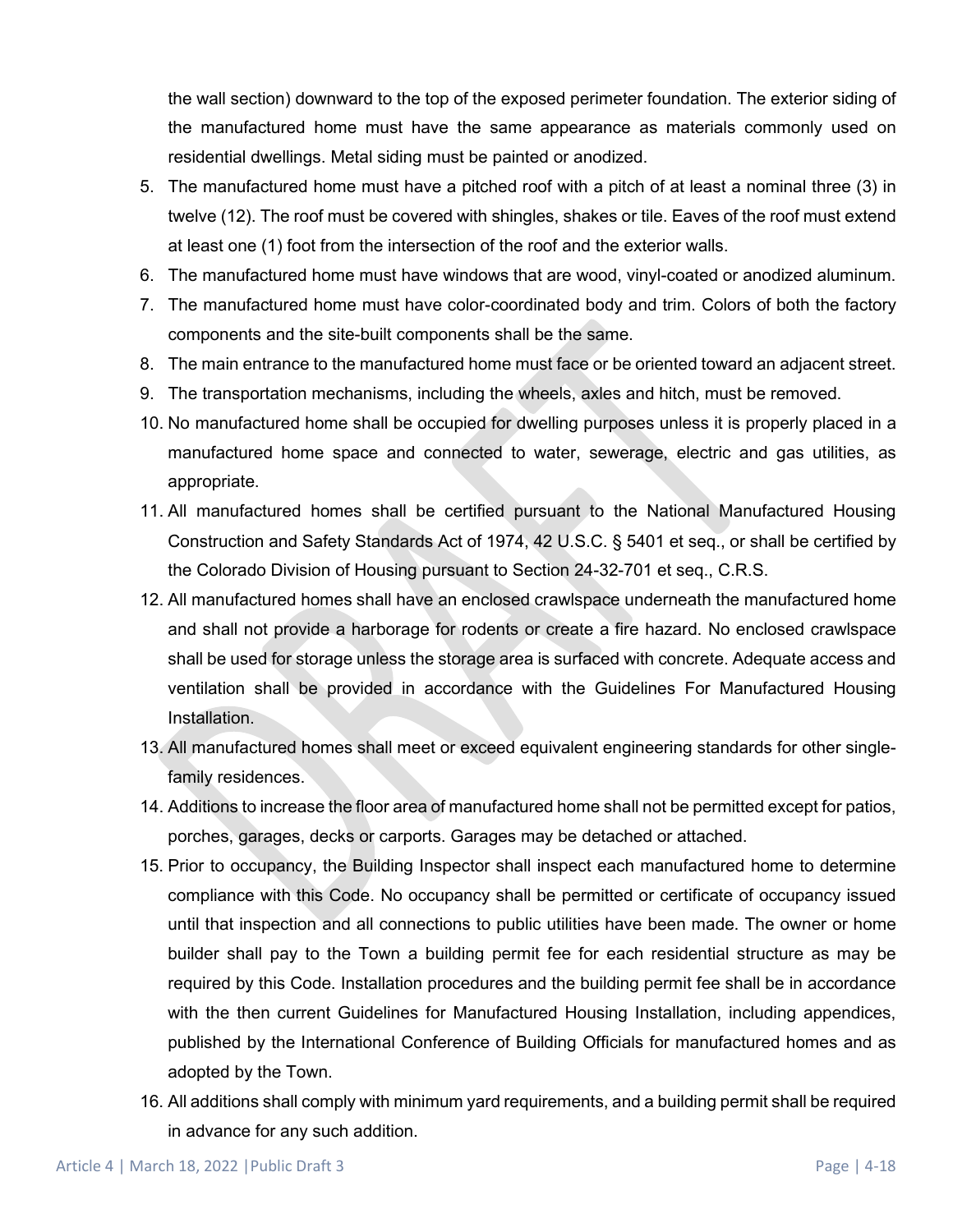- B. Density, dimensional and spacing standards.
	- 1. The minimum area manufactured home space shall be four thousand (4,000) square feet.
	- 2. The minimum lot length shall be eighty (80) feet.
	- 3. The minimum lot width shall be fifty (50) feet.
	- 4. The maximum building height shall be thirty-five (35) feet.
	- 5. The maximum gross density shall be ten (10) units per acre.
	- 6. The distance between any building or manufactured home from a property line of the manufactured home park shall be twenty (20) feet.
	- 7. The front setback of a manufactured home shall be at least fifteen (15) feet from the back of the curb; provided, however, that in order to encourage the enclosed storage of parked vehicles, the setback from the back of the curb to a garage shall be either five (5) feet or fifteen (15) feet or greater.
	- 8. Side spacing shall provide for a minimum distance of twenty (20) feet between manufactured homes.
	- 9. Rear spacing shall provide for a minimum distance of twenty (20) feet between units when units are side-to-end and a minimum distance of ten (10) feet between units when units are end-toend.
	- 10. There shall be a minimum setback of twenty (20) feet between any service facility or manufactured home park permanent building and any manufactured home.
	- 11. Accessory buildings and structures shall be constructed in accordance with the adopted Building Code. Accessory buildings and structures shall include steps, attached or detached patios that are open on three (3) sides, attached or detached decks that are open on three (3) sides, attached or detached storage units, attached or detached garages and attached or detached carports. Accessory buildings or structures may be located adjacent to a manufactured home space line; provided, however, that a minimum of six (6) feet of separation is provided between a garage and any other structure on an adjoining space. Any other building or structure shall provide a minimum of ten (10) feet between it and any structure on an adjoining space.
	- 12. The limits of each manufactured home lot shall be clearly marked on the ground by permanent monuments set pursuant to Section 38-51-101, C.R.S.
- C. Parking.
	- 1. Every manufactured home space shall have two (2) off-street parking spaces adjacent to the manufactured home. There shall be one (1) additional parking space for each manufactured home space within one hundred (100) feet for use by occupants and guests.
	- 2. Off-street vehicle parking for recreation facilities. Off-street vehicle parking shall be provided for recreation facilities located within a manufactured home park. One (1) space per two hundred fifty (250) square feet of gross floor area, plus one (1) space per employee at the maximum shift, shall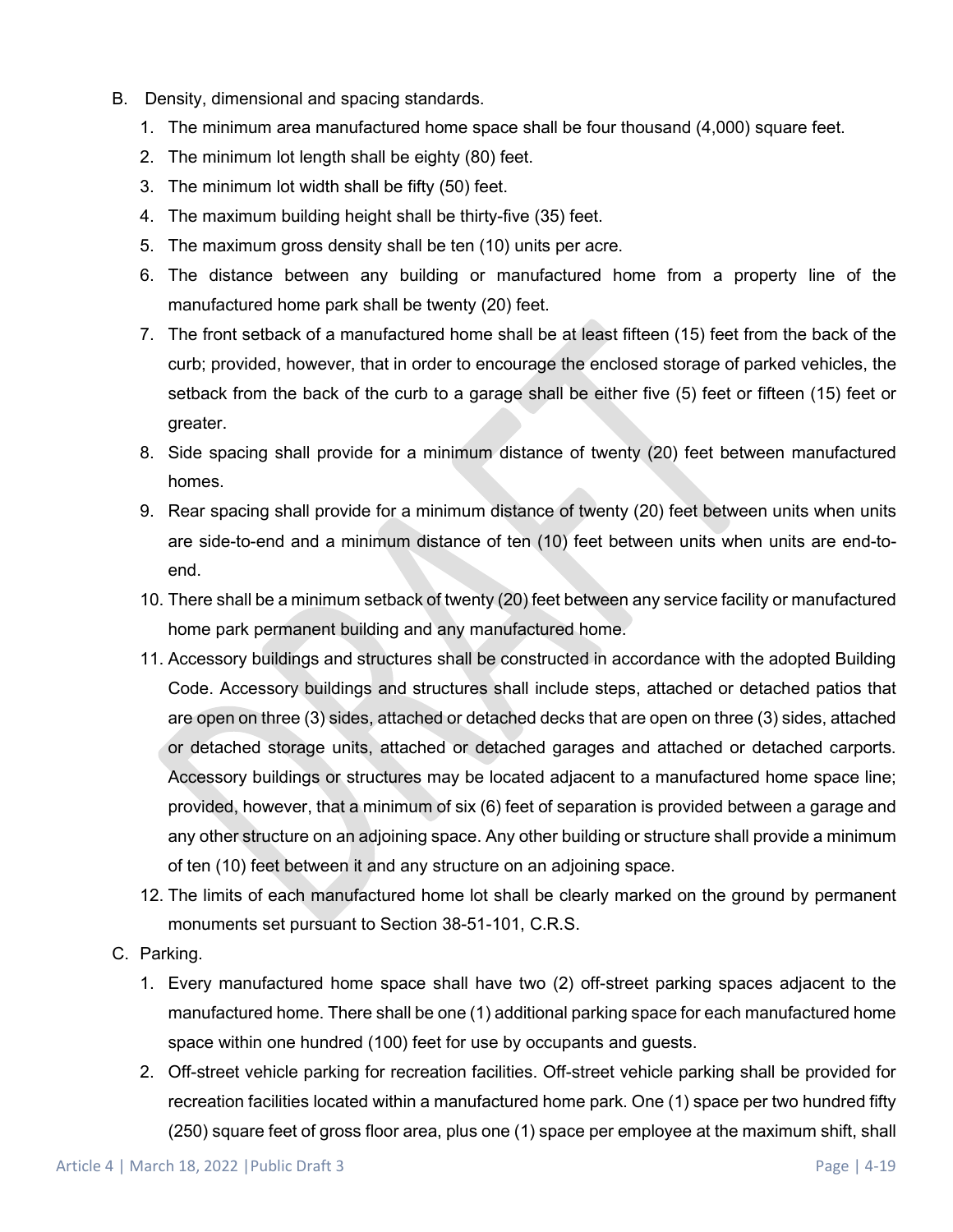be provided for enclosed recreation facilities. Twenty (20) spaces are to be provided for every diamond or athletic field, or one (1) space for every four (4) spectator seats, whichever is greater. (One [1] seat is equal to two [2] feet of bench seating length.) Handicapped parking spaces shall be provided in conformance with the Americans With Disabilities Act, as may be amended from time to time.

- D. Outdoor Living Area.
	- 1. No less than eight percent (8%) of the gross site area shall be reserved for and devoted to improved recreation areas and facilities provided in locations convenient to all manufactured home spaces.
	- 2. An outdoor living area shall be provided on each space equal to at least ten percent (10%) of its area, provided that in no case shall such area be less than three hundred (300) square feet or required to be more than five hundred (500) square feet. The minimum horizontal dimension of such area shall be not less than fifteen (15) feet.
	- 3. Such outdoor living area shall be properly drained, located for convenience and optimum use and walled, fenced or landscaped to provide reasonable privacy.
- E. Tenant Storage.
	- 1. A separate uniform tenant storage structure shall be provided for each space, located on each space.
	- 2. There shall be a minimum of two hundred twenty-four (224) cubic feet of storage area provided for each manufactured home space.
	- 3. Design and location of tenant storage shall enhance the appearance of the park, and the exterior siding of the structure shall have the same appearance as materials commonly used on residential dwellings.
- 4.03.26 Medical Office.
	- A. C-2 Zone.
		- 1. No Medical Office shall be located within five hundred (500) feet of any other Medical Office.
		- 2. Any Medical Office over 2,500 square feet of building area shall require conditional use approval.
- 4.03.27 Mini-Storage Facility.
	- A. The Mini-Storage Facility shall be secured so that access is limited to tenants (or owners) and fire, police, or emergency service officials.
	- B. Mini-Storage Facilities shall provide adequate drive aisles between all buildings for vehicle circulation and fire and emergency access.
	- C. No Mini-Storage unit shall be used for the storage of explosives, ammunition, hazardous, or flammable materials.
	- D. All buildings in the self-storage warehouse facility shall be architecturally compatible with the surrounding development in terms of architectural style and building materials and color.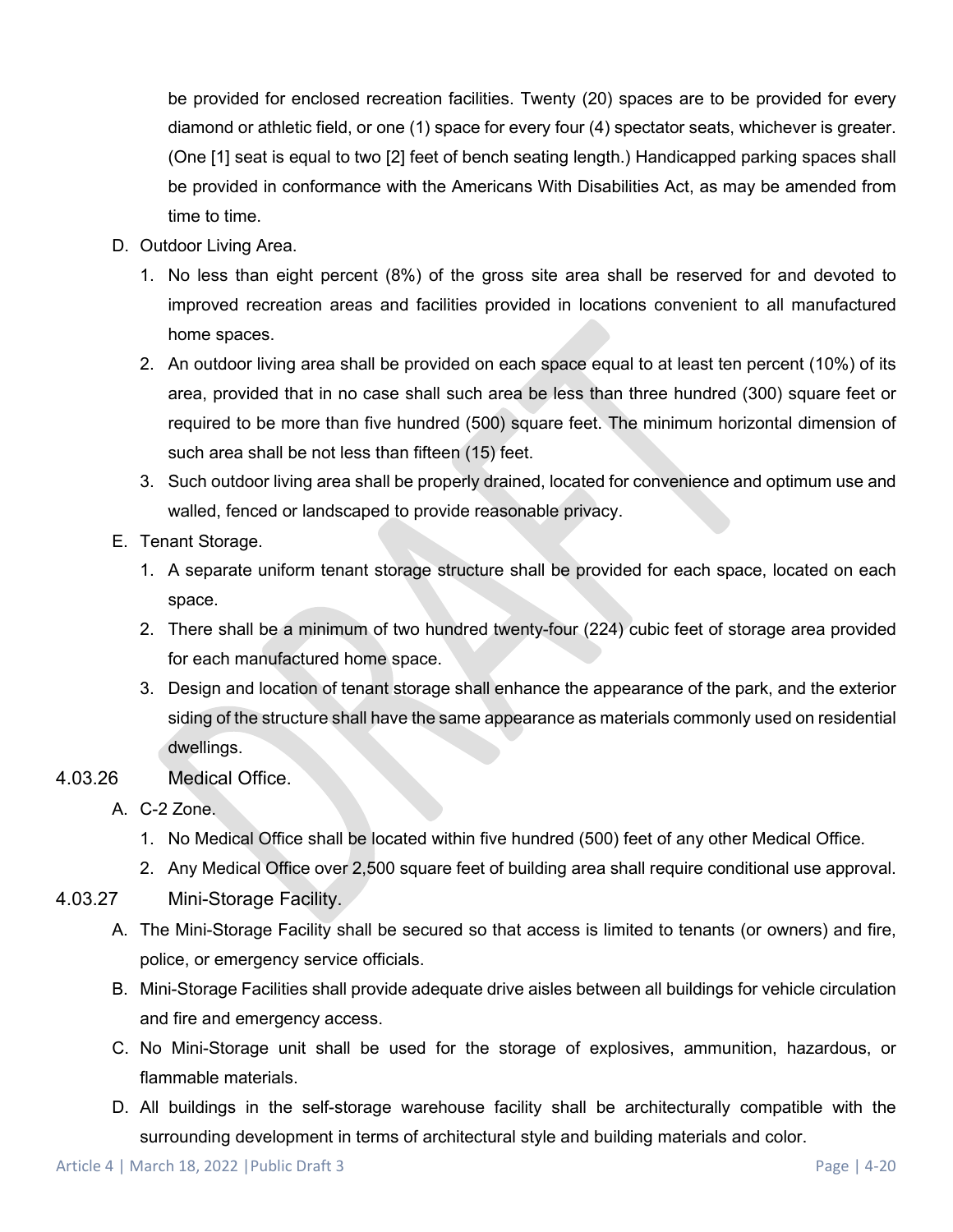- E. Mini-Storage units shall be used solely for the purpose of storage of goods and possessions and shall not be used for operation of a business, hobby, band rehearsal, or any type of activity not related to the storage of personal property of the owner or tenant of the unit.
- F. The Mini-Storage Facility may include an accessory on-site office.
- G. No office shall exceed more than three thousand (1,500) square feet.
- H. No outdoor storage is permitted in the C-3 zone.
- I. Outdoor storage may be allowed within LI and I zones in approved on-site areas for vehicles and recreational equipment if they are covered by an awning or canopy structure.
- J. Hours of public access to a Mini-Storage Facility shall be restricted to 6:00 AM. to 10:00 PM.

### 4.03.28 Mixed-Use Dwelling.

- A. A single-story Mixed-Use Dwelling unit shall be permitted if the following standards are met.
	- 1. The nonresidential use shall front the street.
	- 2. The residential use shall be located behind the nonresidential use.
	- 3. The residential use shall not exceed  $50\%$ <sup>[1](#page-20-0)</sup> of the total Mixed-Use Dwelling.
	- 4. No single-story Mixed-Use Dwelling shall exceed three thousand (3,000) square feet.
- B. A multiple story Mixed-Use Dwelling shall be permitted if the following standards are met.
	- 1. The first floor shall be used for nonresidential uses.
	- 2. No residential uses are allowed on the first floor.
	- 3. All residential parking shall be provided in the rear of the site.

# 4.03.29 Motor Vehicle Dealership.

- A. A Motor Vehicle Dealership shall be located five hundred (500) feet from any residential district or use.
- B. No Motor Vehicle Dealership shall be located within five hundred (500) feet of any other Motor Vehicle Dealership.
- C. No more than fifty percent (50%) of the total building floor area may be used for related accessory uses such as retail sales, vehicle repair and service, and vehicle washing.
- D. Vehicle inventory spaces shall not count towards the minimum parking requirements.

# 4.03.30 Motor Vehicle Repair, Heavy.

- A. All Motor Vehicle Repair, Heavy repair activities shall take place within an enclosed space.
- B. Motor Vehicle Repair, Heavy facilities shall be located five hundred (500) feet from any residential use, religious land use or school.
- C. Motor Vehicle Repair, Heavy facilities shall set back at least fifty (50) feet from the front property line and twenty-five (25) feet from the rear property line.

<span id="page-20-0"></span>Article 4 | March 18, 2022 | Public Draft 3 Page | 4-21 <sup>1</sup> Example (2,000 sf single story Mixed-Use Dwelling): Max residential area  $-$  1,000 sf and Max nonresidential area  $-$  1,000 sf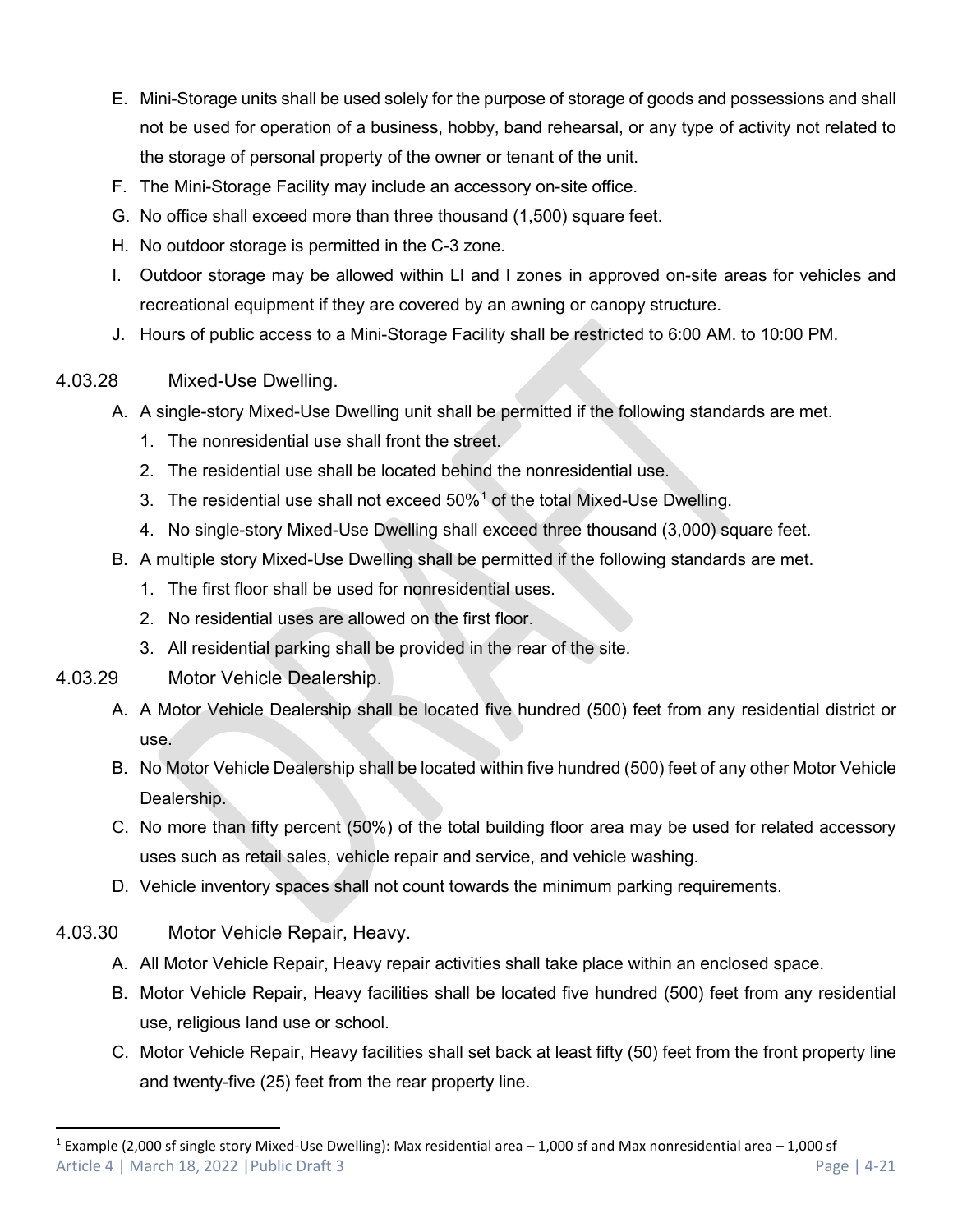- D. Disabled or damaged vehicles are not allowed to remain in an exterior location unless screened from public view.
- E. Screened areas for disabled or damaged vehicles are only allowed in areas to the rear or side of the principal structure of the Motor Vehicle Repair, Heavy facility.
- F. Screening for disabled or damaged vehicles shall be constructed from concrete or masonry and be at least six (6) feet tall.
- 4.03.31 Motor Vehicle Repair, Light.
	- A. All Motor Vehicle Repair, Light repair activities shall take place within an enclosed space.
	- B. Motor Vehicle Repair, Light facilities shall be located two hundred fifty (250) feet from any residential use, religious land use or school.
	- C. Disabled or damaged vehicles are not allowed to remain in an exterior location unless screened from public view.
	- D. Screened areas for disabled or damaged vehicles are only allowed in areas to the rear of the principal structure of the Motor Vehicle Repair, Light facility.
	- E. Screening for disabled or damaged vehicles shall be constructed from concrete or masonry and be at least six (6) feet tall.
- 4.03.32 Multi-Family Dwelling.
	- A. A Multi-Family Dwelling shall not exceed twelve (12) units.
	- B. All Multi-Family Dwelling sites shall provide at least 20% of functional open space.

#### 4.03.33 Nightclub.

- A. No Nightclub shall be located within five hundred (500) feet of any residential district or use.
- B. No Nightclub shall be located within two hundred fifty (250) feet of any school or religious land use.
- C. Service trucks for the purpose of loading and unloading materials and equipment or removing wastes shall be restricted to the hours between 8:00 AM and 8:00 PM.

#### 4.03.34 Off-Street Parking Facility.

A. Off-Street Parking Facilities shall meet the following requirements established in Table 4.03.33-1.

| <b>Table 4.03.33-1 Off-Street Parking Facilities</b> |                                            |  |  |  |  |  |  |
|------------------------------------------------------|--------------------------------------------|--|--|--|--|--|--|
| Zone                                                 | <b>Maximum Parking Square Footage Area</b> |  |  |  |  |  |  |
| $C-1$                                                | 20,000                                     |  |  |  |  |  |  |
| $C-2$                                                | 15.000                                     |  |  |  |  |  |  |
| $C-3$                                                | 30,000                                     |  |  |  |  |  |  |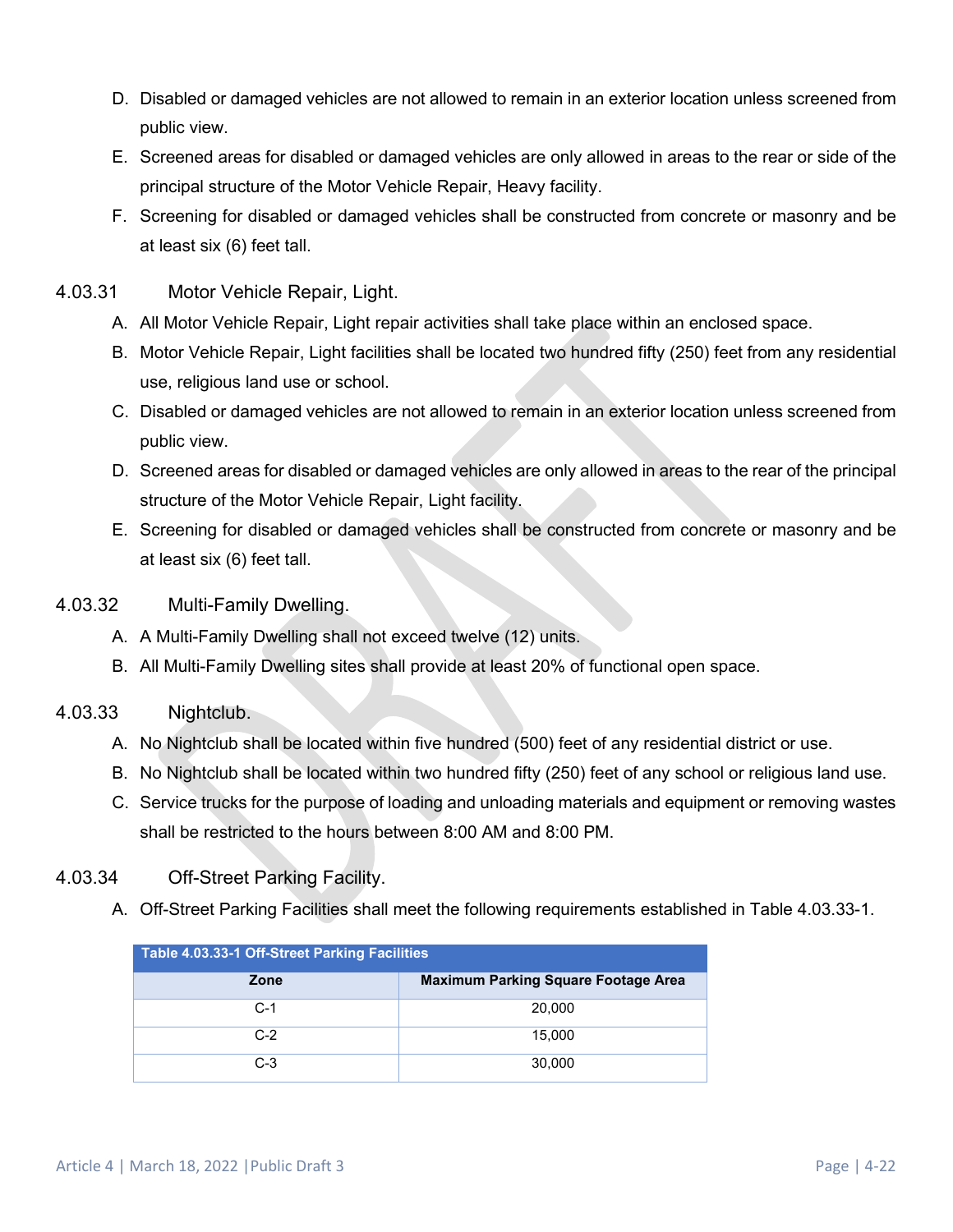- B. An Off-Street Parking Facility may exceed the limits established if a parking garage is provided; however, no parking floor shall exceed the square footage limits.
- C. Parking garages shall follow the zone height requirements.
- D. Exterior parking garage elevations shall be compatible with the architecture found in the zone in terms of style, material, and other exterior elements.
- E. Parking garages shall include a minimum of two of the following elements on any facade facing a public street or space:
	- 1. Window and door openings comprising a minimum of twenty-five (25) percent of the ground floor facade;
	- 2. Awnings;
	- 3. Sill details; or
	- 4. Columns.
- 4.03.35 Pawn Shop.
	- A. All Zones.
		- 1. A Pawn Shop shall be located five hundred (500) feet from any residential district or use.
		- 2. No Pawn Shop shall be located within two hundred fifty (250) feet of any school or religious land use.
		- 3. No Pawn Shop shall be located within one thousand (1,000) feet of any other Pawn Shop.
	- B. C-1 and C-2 Zones.
		- 1. No Pawn Shop shall exceed two thousand (2,000) square feet in building area.
		- 2. No outdoor display is permitted.
- 4.03.36 Recreational Entertainment, Outdoor.
	- A. Any Recreational Entertainment, Outdoor use shall be located five hundred (500) feet from any residential district or use.
	- B. Any Recreational Entertainment, Outdoor use shall close by 10:00 PM.
	- C. All exterior lighting for the purposes of illuminating the Recreational Entertainment, Outdoor use or any accessory use shall terminate at 10:00 PM. Lighting for walls, security measures, sconces, and parking facilities are excluded from this requirement.
	- D. Noise generated by the use shall not exceed 45 dBA at any residential property line between the hours of 10:00 PM and 8:00 AM.
- 4.03.37 Religious Land Use.
	- A. C-1 Zone.
		- 1. All play areas shall be screened pursuant to Articles 5.03 and 5.04.
		- 2. Full cutoff lighting shall be provided in all parking areas.
- 4.03.38 Research and Development.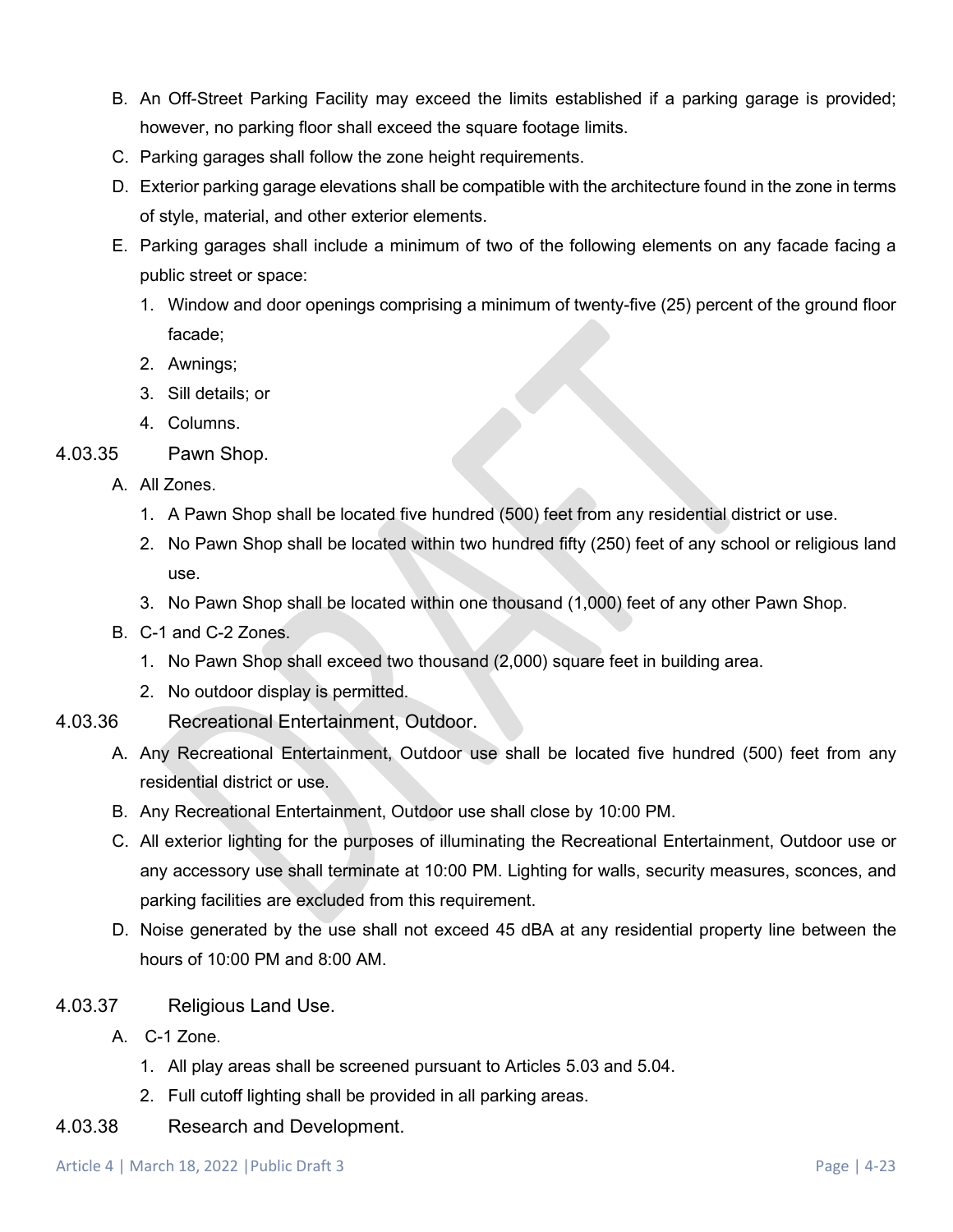- A. All Zones.
	- 1. Research and Development facilities shall not contain or utilize toxic or explosive materials.
	- 2. All facilities shall be completely enclosed.
- B. C-3 Zone.
	- 1. Any Research and Development facility shall be located two hundred fifty (250) feet from any residential district or use.
	- 2. No Research and Development facility shall be located within five hundred (500) feet of any other Research and Development facility.
	- 3. Any Research and Development facility over 5,000 square feet of building area shall require conditional use approval.
- C. LI Zone.
	- 1. Any Research and Development facility shall be located five hundred (500) feet from any residential district or use.
	- 2. Any Research and Development facility over 10,000 square feet of building area shall require conditional use approval.
- 4.03.39 Resource Extraction reserved.
- 4.03.40 Restaurant, Fast Food.
	- A. Any Restaurant, Fast Food shall be located two hundred fifty (250) feet from any residential district or use.
	- B. No Restaurant, Fast Food shall have a drive-thru window.
	- C. Any Restaurant, Fast Food shall have a trash management program for the daily removal of on-site trash and litter.
	- D. Loading is prohibited between the hours of 10:00 PM and 8:00 AM.
- 4.03.41 Restaurant, Fast Food with Drive-Thru.
	- A. No Restaurant, Fast Food with Drive-Thru shall exceed five thousand (5,000) square feet in building area.
	- B. Any Restaurant, Fast Food with Drive-Thru shall be located two hundred fifty (250) feet from any residential district or use.
	- C. All drive-thru interactions shall occur within three (3) feet of a designated "drive-thru lane".
	- D. A drive-thru lane shall be at least ten (10) feet wide.
	- E. A drive-thru lane shall originate at the last stacking space from the "point of order".
	- F. A drive-thru lane shall provide at least three (3) vehicle stacking spaces before the "point of order".
	- G. Vehicle stacking spaces shall be ten (10) feet wide by twenty (20) feet long.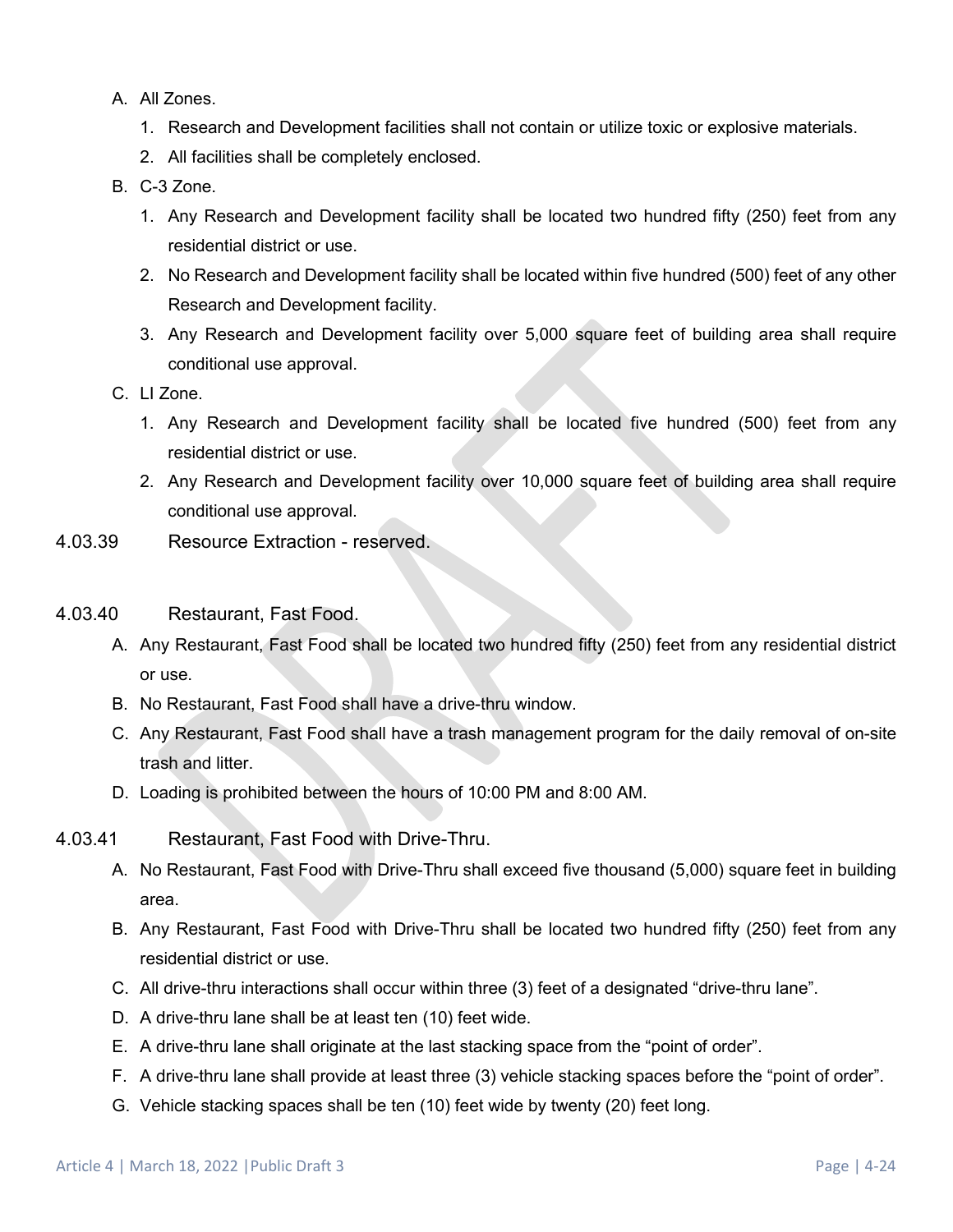- H. Any Restaurant, Fast Food with Drive-Thru shall designate a "point of order" on site where meal orders are communicated by patrons to staff.
- I. A "point of order" may be established before or at the drive-thru window.
- J. If a "point of order" is established before the drive-thru window, it shall be located at least thirty (30) feet from the first, or only, drive-thru window.
- K. Two (2) drive-thru windows may be allowed on site.
- L. If multiple drive-thrus are proposed, they shall be spaced at least forty (40) feet from one another.
- M. No drive-thru lane shall be closer than five (5) feet from an adjacent property line.
- N. Any Restaurant, Fast Food with Drive-Thru shall have a trash management program for the daily removal of on-site trash and litter.
- O. Loading is prohibited between the hours of 10:00 PM and 8:00 AM.
- 4.03.42 Restaurant, Sit Down.
	- A. No Restaurant, Sit Down shall have a drive-thru window.
	- B. Accessory outdoor customer seating/dining areas are permitted if they meet the applicable district's dimensional standards.
	- C. Any Restaurant, Sit Down shall have a trash management program for the daily removal of on-site trash and litter.
	- D. Loading is prohibited between the hours of 10:00 PM and 8:00 AM.
- 4.03.43 Retail and Medical Marijuana Stores.
	- A. All retail and medical marijuana stores shall comply with the regulations established in Chapter 2, Article 14 of the Wellington Municipal Code regarding the ordinance referred to the voters on the November 2021 ballot regarding marijuana establishments.
	- B. After January 1, 2023, the Town may make changes to regulations related to Retail and Medical Marijuana Stores.

#### 4.03.44 Retail Store.

- A. C-1
	- 1. No Retail Store shall exceed ten thousand (10,000) square feet in building area.
	- 2. No outdoor storage or display is permitted.
- B. C-2
	- 1. No Retail Store shall exceed five thousand (5,000) square feet in building area.
	- 2. No outdoor storage or display is permitted.
- C. C-3
	- 1. A Retail Store shall meet the following requirements established in Table 4.03.43-1.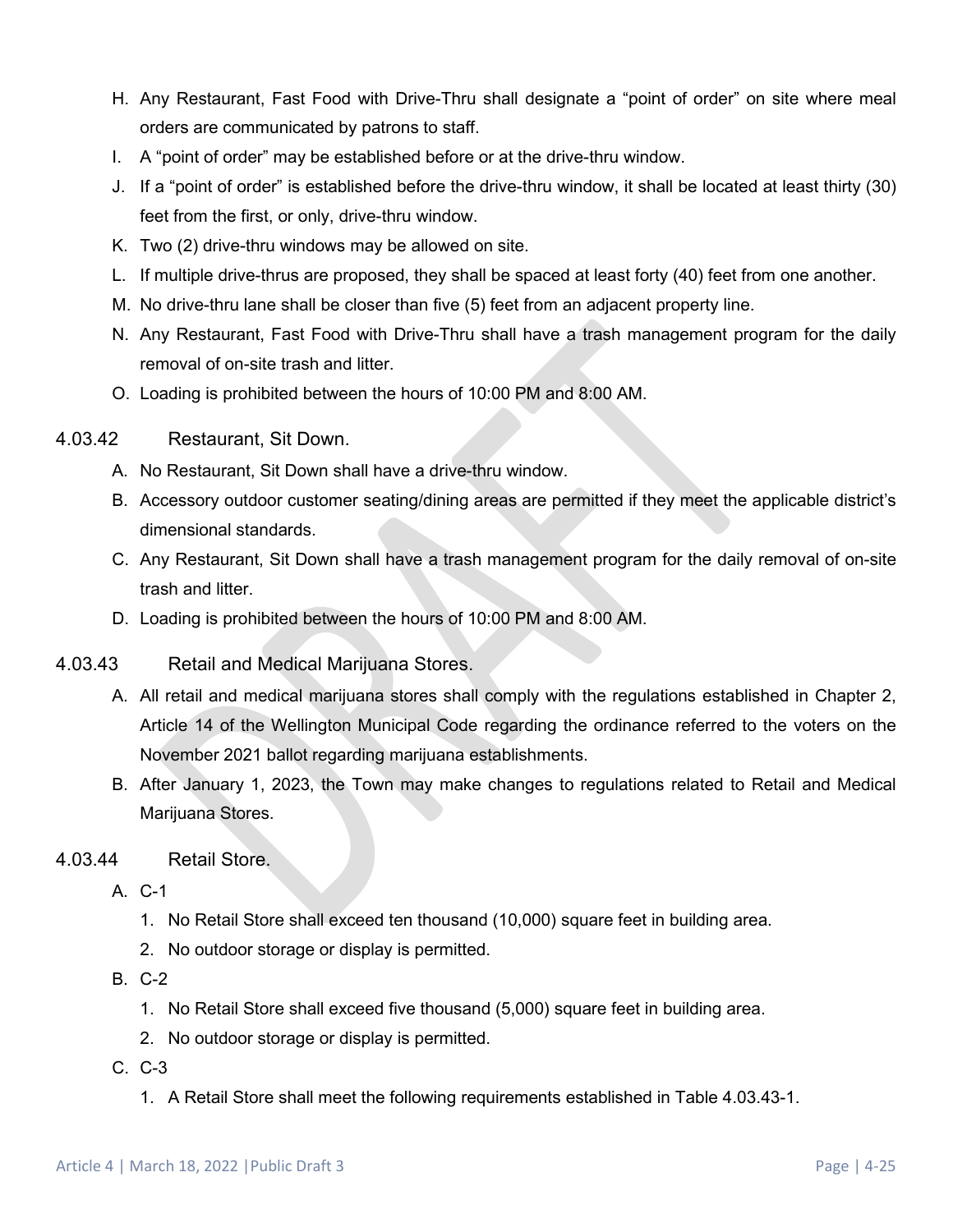| Table 4.03.43-1 Retail Store |                                                |
|------------------------------|------------------------------------------------|
| <b>Property Size</b>         | <b>Maximum Building Square Foot Percentage</b> |
| $\leq$ 1 acre                | 20%                                            |
| 1.01 to 10 acres             | 25%                                            |
| $>$ 10 acres                 | 30%                                            |

- 2. Outdoor storage or display shall be limited to 15% of the total building area.
- 3. Any outdoor storage or display shall be screened.
- 4. Screening shall be constructed from concrete or masonry and be at least six (6) feet tall.
- 5. Screening for storage may be constructed from concrete, masonry, or an approved alternative by the Director.

#### 4.03.45 Salvage Yard.

- A. Measurements and Setbacks.
	- 1. Any Salvage Yard shall be located one thousand (1,000) feet from any residential use or district.
	- 2. No Salvage Yard shall be located within one thousand three hundred twenty (1,320) feet from any other Salvage Yard.
	- 3. Any Salvage Yard shall set back at least fifty (50) feet from the front property line and twenty-five (25) feet from the rear property line.
	- 4. Any Salvage Yard shall be at least a minimum property size of five (5) acres.
- B. Operation.
	- 1. No hazardous wastes or hazardous materials shall be accepted or deposited at any salvage yard, except as incidental to the salvage operation.
	- 2. Salvage operations shall be conducted to remove hazardous wastes and materials and dispose of them according to state and federal requirements.
	- 3. Service trucks for the purpose of loading and unloading materials and equipment or removing wastes shall be restricted to the hours between 8:00 AM and 8:00 PM.
- C. Screening.
	- 1. Screening shall be provided for all disabled or damaged vehicles, tools, and equipment.
	- 2. Screening for disabled or damaged vehicles, tools, and equipment shall be constructed from concrete or masonry and be at least six (6) feet tall.
	- 3. No screening wall shall exceed twelve (12) feet tall.
	- 4. In no instance shall any disabled or damaged vehicles, tools, or equipment be stacked higher than the required concrete or masonry screening wall.
- 4.03.46 Service Station.
	- A. Service Stations shall not be located within one hundred (100) feet of any residential use or district.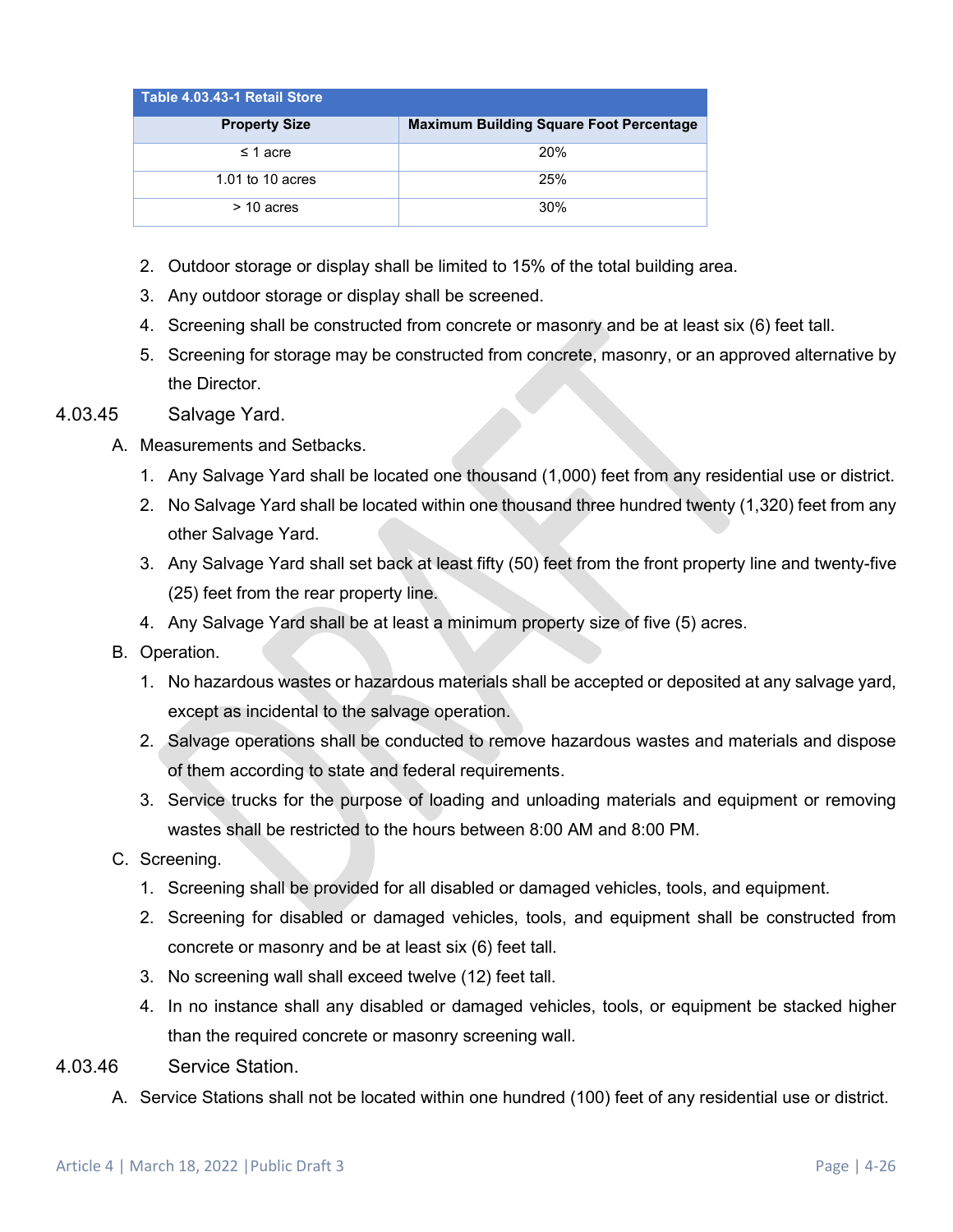- B. Any pump island or other structure shall not be less than twenty (20) feet from adjacent property lines or street and highway right-of-way lines.
- C. Overhead canopies or weather protection structures shall not be less than ten (10) feet from any right-of-way line or property line.
- D. In the C-1 zone, the total fuel pumps shall not exceed four (4).
- 4.03.47 Single-Family Attached Dwelling.
	- A. No Single-Family Attached Dwelling shall exceed six (6) units.
	- B. All Single-Family Attached Dwellings shall provide rear entry parking garages where alley access exists.
- 4.03.48 Solid Waste Facility.
	- A. Any Solid Waste Facility shall comply with all applicable Larimer County, State of Colorado, and Federal regulations and permit requirements prior to approval.
	- B. Any Solid Waste Facility shall be:
		- 1. Located one thousand (1,000) feet from any residential use or district.
		- 2. At least a minimum property size of ten (10) acres.
- 4.03.49 Stable.
	- A. In addition to the regulations prescribed in  $B F$  below, a Stable shall comply with the regulations established in Chapter 7 – Health, Sanitation, and Animals, Article 4 – Animals of the Wellington Municipal Code.
	- B. A Stable is only allowed on a lot that has at least one (1) acre of land.
	- C. A person shall keep only the number of horses permitted for the lot area as described in Table 4.03.48-1.

| Table 4.03.48-1 Stable Standards |                                          |  |  |  |  |  |  |  |  |
|----------------------------------|------------------------------------------|--|--|--|--|--|--|--|--|
| <b>Property Size</b>             | <b>Number of Horses</b>                  |  |  |  |  |  |  |  |  |
| 1 to 2 acres                     | 2                                        |  |  |  |  |  |  |  |  |
| $2.01$ to 5 acres                | л                                        |  |  |  |  |  |  |  |  |
| 5.01 to 10 acres                 | 8                                        |  |  |  |  |  |  |  |  |
| $>$ 10 acres                     | $8 + 1$ for each 0.5 acre after 10 acres |  |  |  |  |  |  |  |  |

- D. A Stable shall include a pen, corral, fence, or similar enclosure containing at least eight hundred (800) square feet of land for each animal with a stable under a roof containing at least one hundred (100) square feet for each animal.
- E. A Stable must have proper drainage so as not to create offensive odors, fly breeding, or other nuisances.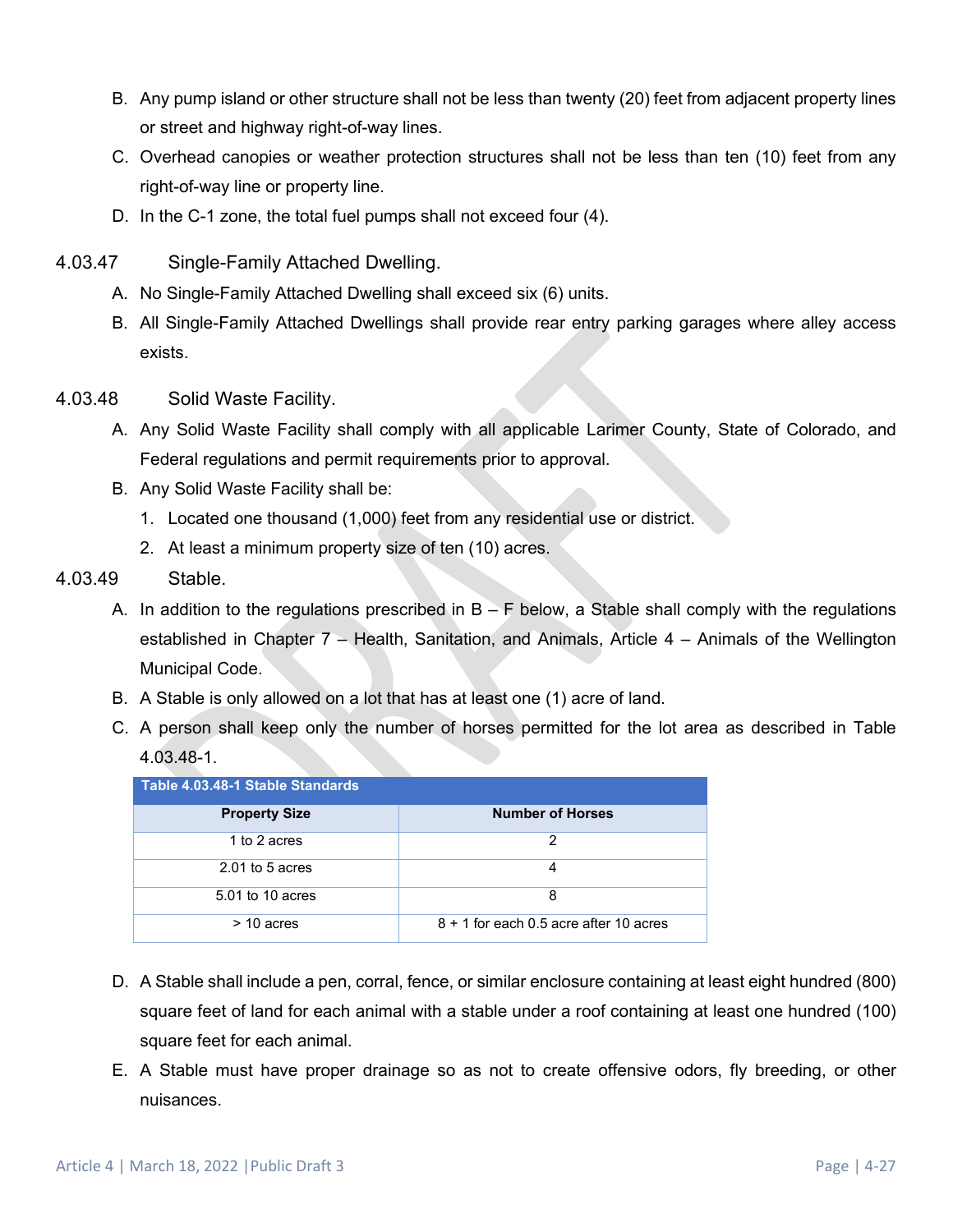- F. A pen, corral, fence, or similar enclosure shall be at least four (4) feet tall and shall maintain a strength to retain the horse(s).
- 4.03.50 Technical School.
	- A. C-2 Zone.
		- 1. No Technical School shall exceed three thousand (3,000) square feet in building area.
		- 2. No Technical School shall be located within two hundred fifty feet of any other Technical School.
		- 3. Any Technical School exceeding 3,000 square feet shall require a Conditional Use Permit.
- 4.03.51 Veterinary Facilities, Large Animals.
	- A. Any Veterinary Facilities, Large Animals shall be located on a property of at least one (1) acre.
	- B. Any Veterinary Facilities, Large Animals shall be designed and constructed to:
		- 1. Eliminate any emission of odor offensive to persons owning, occupying, or patronizing properties adjacent to the subject property.
		- 2. Reduce the sound coming from any Veterinary Facilities, Large Animals to the level of sixty-five (65) decibels at any given abutting property line.
	- C. All exterior exercise areas and runs shall be fenced.
	- D. Animals shall only be walked or exercised in on-site outdoor areas.
	- E. No animal boarding is allowed for any length of time except if boarding is necessary to provide surgical or other medical care to the animals.
	- F. All litter and animal waste shall be contained and controlled on the subject property.
- 4.03.52 Veterinary Facilities, Small Animals.
	- A. Any Veterinary Facilities, Small Animals, including all treatment rooms, cages, pens, kennels, and exercise runs, shall be maintained within a completely enclosed, soundproof building.
	- B. Any Veterinary Facilities, Small Animals shall be designed and constructed to:
		- 1. Eliminate any emission of odor offensive to persons owning, occupying, or patronizing properties adjacent to the subject property.
		- 2. Reduce the sound coming from any Veterinary Facilities, Small Animals to the level of sixty-five (65) decibels at any given abutting property line.
	- C. No animal boarding is allowed for any length of time except if boarding is necessary to provide surgical or other medical care to the animals.
- 4.03.53 Wholesale Distribution, Warehousing, and Storage.
	- A. LI Zone.
		- 1. Any Wholesale Distribution, Warehousing, and Storage use shall be located two hundred fifty (250) feet from any residential use or district.
		- 2. No Wholesale Distribution, Warehousing, and Storage use shall exceed 15,000 square feet.
- 4.03.54 Workshop.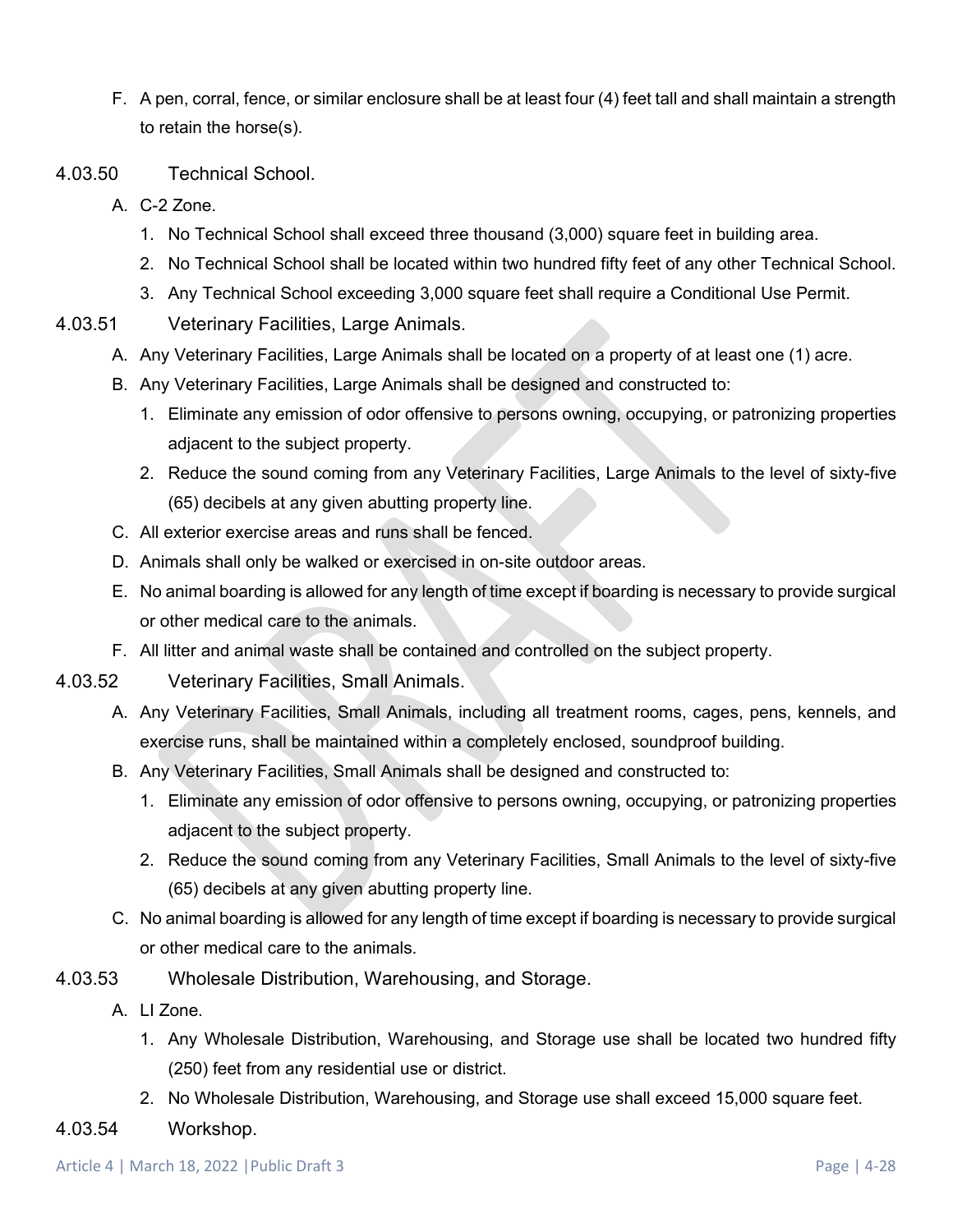- B. All Zones.
	- 1. All permitted repair work, vehicle washing, lubrication, and installation of parts and accessories shall be performed within an enclosed structure.
	- 2. Any Workshop shall be located five hundred (500) feet from any residential use or district.
	- 3. All dismantled vehicles, parts, and repair supplies shall be stored within an enclosed building or totally screened from view by a solid fence or wall. All vehicles awaiting repair or service shall be stored on-site in approved parking spaces and not on a public right-of-way.
- C. C-1 and C-2 Zones.
	- 1. No Workshop shall exceed three thousand (3,000) square feet in building area.
	- 2. Any Workshop exceeding three thousand (3,000) square feet shall require a Conditional Use Permit.
- 4.03.55 Wireless Telecommunications Facility.
	- A. Permitted Zoning District. Wireless telecommunications facilities shall be permitted only pursuant to Table 4.02-1.
	- B. Use Permitted by Conditional Review. It is unlawful for any person to install or operate such a wireless telecommunications facility unless a use by conditional review has first been approved by the Board of Trustees. The approval of such use by conditional review does not relieve the operator from otherwise complying with all applicable regulatory requirements of the Town, state and federal governments.
	- C. Height and Setback Requirements. In all zoning districts where wireless telecommunications facilities are allowed as uses by conditional review, the following apply:
		- 1. Roof- or building-mounted commercial mobile radio service facilities may protrude no more than five (5) feet above the parapet line of the building or structure, nor more than two-and-one-half  $(2\frac{1}{2})$  feet outside of the building wall unless sufficient screening methods are demonstrated and accepted as part of the approval;
		- 2. Roof- or building-mounted whip antennas of no more than three (3) inches in diameter, in groupings of five (5) or less, may extend up to twelve (12) feet above the parapet wall; and
		- 3. Applicable zoning setback requirements must be met. At a minimum, all freestanding facilities shall be set back at least three hundred (300) feet from all residentially zoned properties or residential structures on properties otherwise zoned.
	- D. Accessory Building Requirements.
		- 1. Accessory buildings located on the ground shall be no larger than four hundred (400) square feet and must be constructed of durable, low-maintenance materials, architecturally compatible and integrated with existing buildings and structures. Sites with greater than one hundred (100) cubic feet of cabinet area, visible from a public right-of-way or residentially zoned or used area, must enclose the equipment in accessory buildings.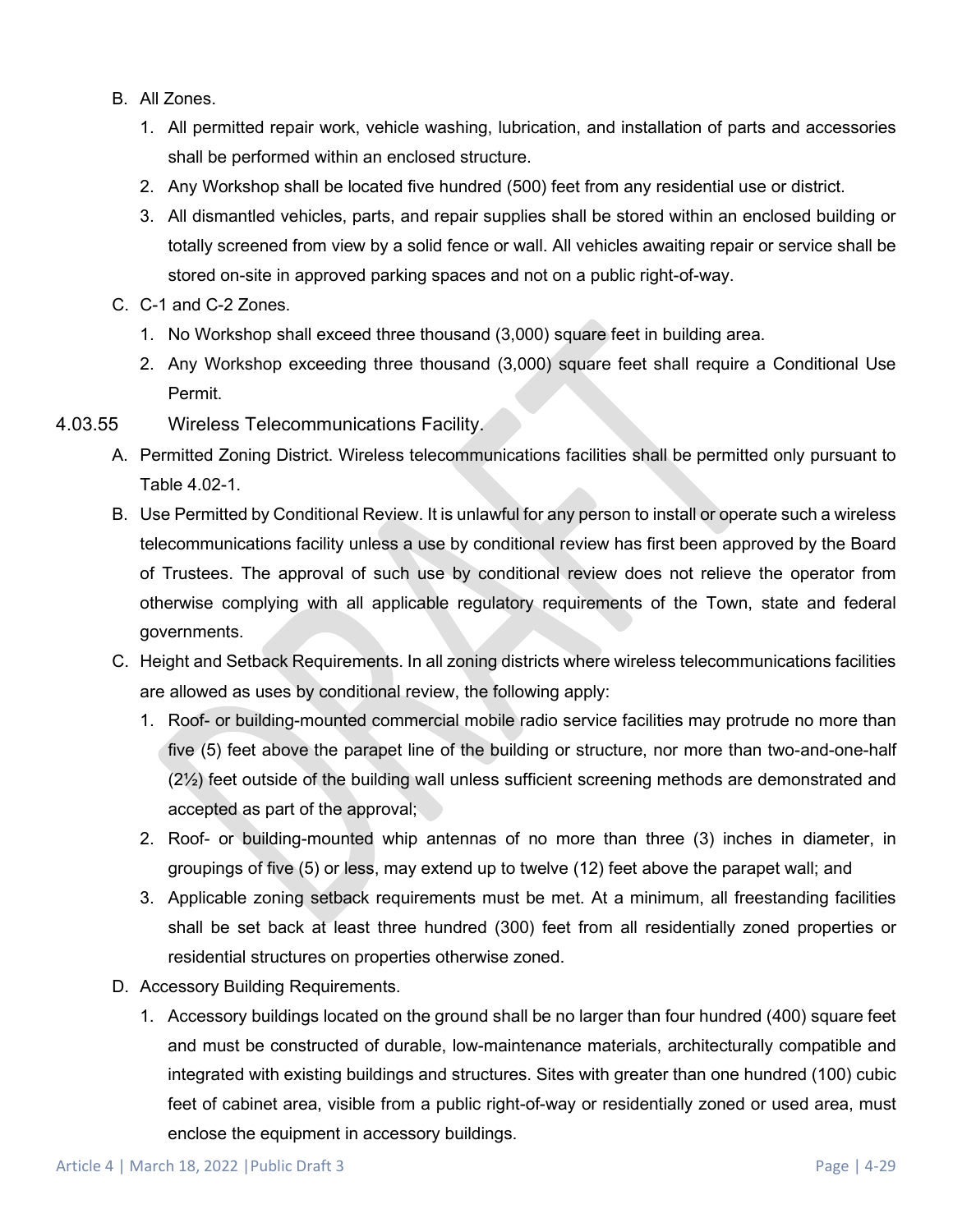- 2. Accessory buildings and facilities are to be screened, to the extent possible, from public streets and sidewalks, either by screening, landscaping, location or other techniques deemed sufficient.
- E. Building- or Roof-mounted Requirements. Building- or roof-mounted facilities are to be screened from public view, either by screening, location or other techniques deemed sufficient.
- F. Freestanding Wireless Telecommunications Facilities Requirements. All freestanding wireless telecommunications facilities shall be designed and constructed in such a manner that they are:
	- 1. Capable of serving, through original construction, expansion or replacement, a minimum of two (2) users.
	- 2. Constructed as a monopole, which tapers toward the top of the pole to the degree allowed by structural requirements, unless some other decorative type of structure is proposed and approved.
	- 3. Of a neutral color, including fencing, buildings and cabinets, or to match existing buildings.
	- 4. Hold only lighting required by the Federal Aviation Administration, and no signage.
	- 5. No higher than fifty (50) feet from the ground, with an additional twenty (20) feet per co-locating user permitted, up to seventy (70) feet. Exceptions may be granted upon request by the applicant.
	- 6. Constructed in accordance with a certified engineer's specifications and in compliance with all applicable Building Code provisions.
- G. Conditional Mitigation Measures Co-location.
	- 1. The Town encourages co-location of wireless telecommunications facilities to minimize the number of sites.
	- 2. No wireless telecommunications facility owner or operator shall unfairly exclude a competitor from using the same facility or location. Unfair exclusion of use by a competitor may result in the revocation of the use by conditional review or site development plan. .
- H. Abandonment. At the request of the Town, the operator must furnish a statement to the Town indicating the operational status of the facility. If the use has been discontinued, the date on which the facility was last used shall also be provided. Commercial mobile radio service facilities not used for a continuous period of six (6) months shall be disassembled within twelve (12) months of the last use.

# <span id="page-29-0"></span>**4.04 Accessory Uses and Structures**

4.04.1 Purpose. This section authorizes the establishment of accessory uses and buildings that are incidental and customarily subordinate to principal uses. An accessory use is "incidental and customarily subordinate" to a principal use if it complies with the standards established in this section. All principal uses allowed in a zoning district shall be deemed to include those accessory uses, buildings, and activities typically associated with the use, unless specifically prohibited in this section.

### 4.04.2 Approval Procedure.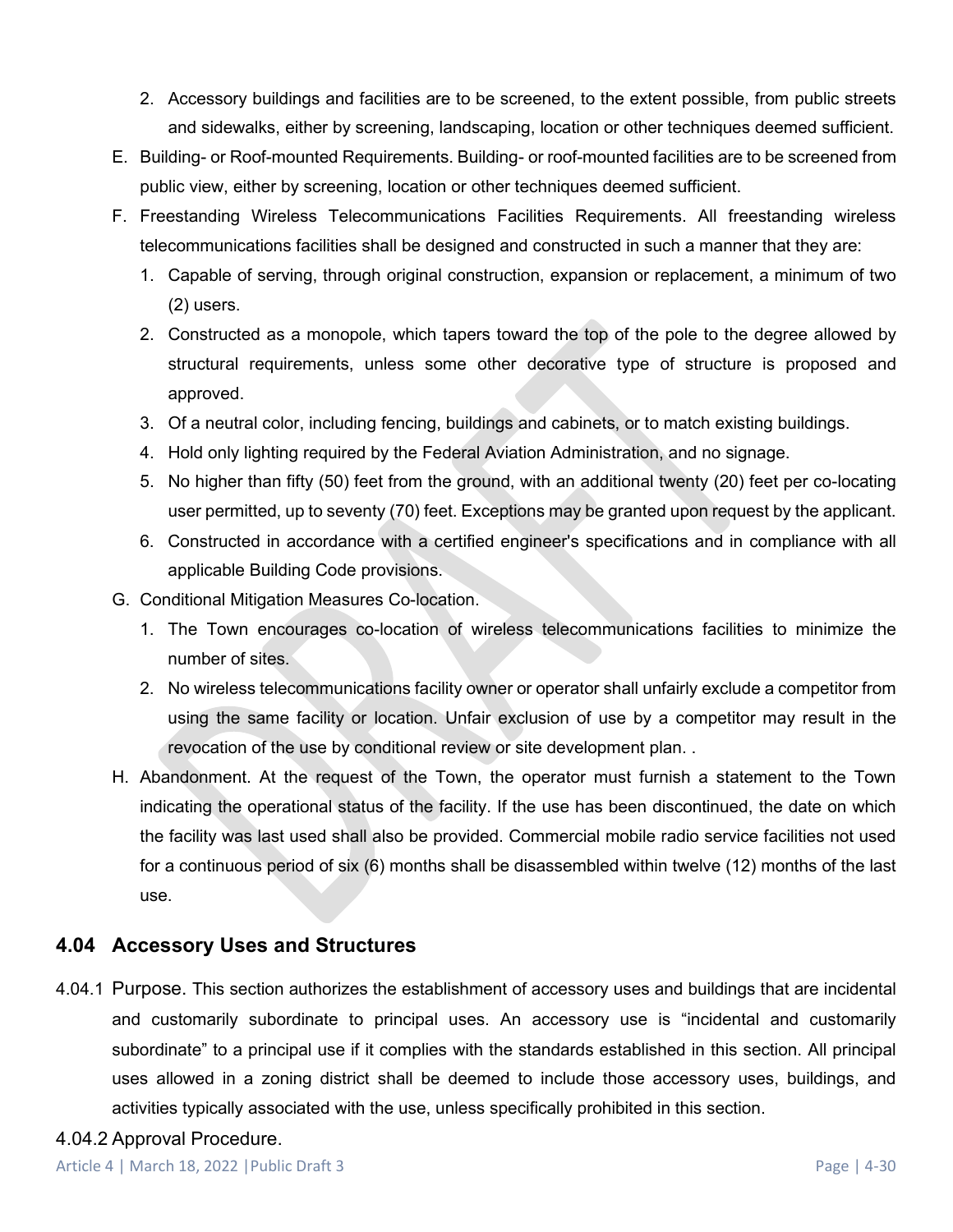- A. Any of the accessory uses identified in this section may be allowed as accessory to an authorized principal use provided that:
	- 1. The proposed accessory use is allowed as a principal or accessory use in the base district where proposed; and
	- 2. The proposed accessory use or building is consistent with the general and specific standards for accessory uses in this subsection.
- B. Simultaneously with a Principal Use. Accessory uses or buildings may be reviewed as part of review of an associated principal use. In cases where the principal use is subject to a Conditional Use Permit, an accessory use may only be authorized in accordance with an approved Conditional Use Permit.
- C. Subsequent to a Principal Use.
	- 1. Unless exempted, a building permit shall be required in cases where an accessory use or building is proposed subsequent to a principal use.
	- 2. In cases where the principal use is subject to a Conditional Use Permit, an accessory use may only be authorized in accordance with the provisions in **Article 2, Conditional Use Permits**.
- 4.04.3 Interpretation of Unidentified Accessory Uses. The Planning Director shall evaluate applications for accessory uses that are not identified in this section on a case-by-case basis, based on the following standards:
	- A. The definition of "accessory use" in **Article 9, Definitions**, and the general accessory use standards and limitations established in Section [4.04;](#page-29-0)
	- B. The purpose and intent of the base districts in which the accessory use is located;
	- C. Potential adverse effects the accessory use or building may have on other lots, compared with other accessory uses permitted in the district; and
	- D. The compatibility of the accessory use with other principal and accessory uses permitted in the district.
- 4.04.4 General Standards for all Accessory Uses. All accessory uses and buildings shall be subject to the general standards in this section, as well as any applicable supplemental standards in Section [4.04.5](#page-31-0) and all standards applicable to the associated principal use as set forth in **Article 4 Use Standards**.
	- A. Size. All accessory uses shall:
		- 1. Be clearly subordinate in area, extent, and purpose to the principal use or structure; and
		- 2. Not violate the bulk, density, parking, landscaping, or open space standards of this Land Use Code when taken together with the principal use or structure.
		- 3. The floor area of any detached accessory building shall not exceed 50 percent of the floor area of the principal structure. The total combined floor area of all buildings shall not exceed the maximum lot coverage for the zoning district in which it is located. The Planning Director may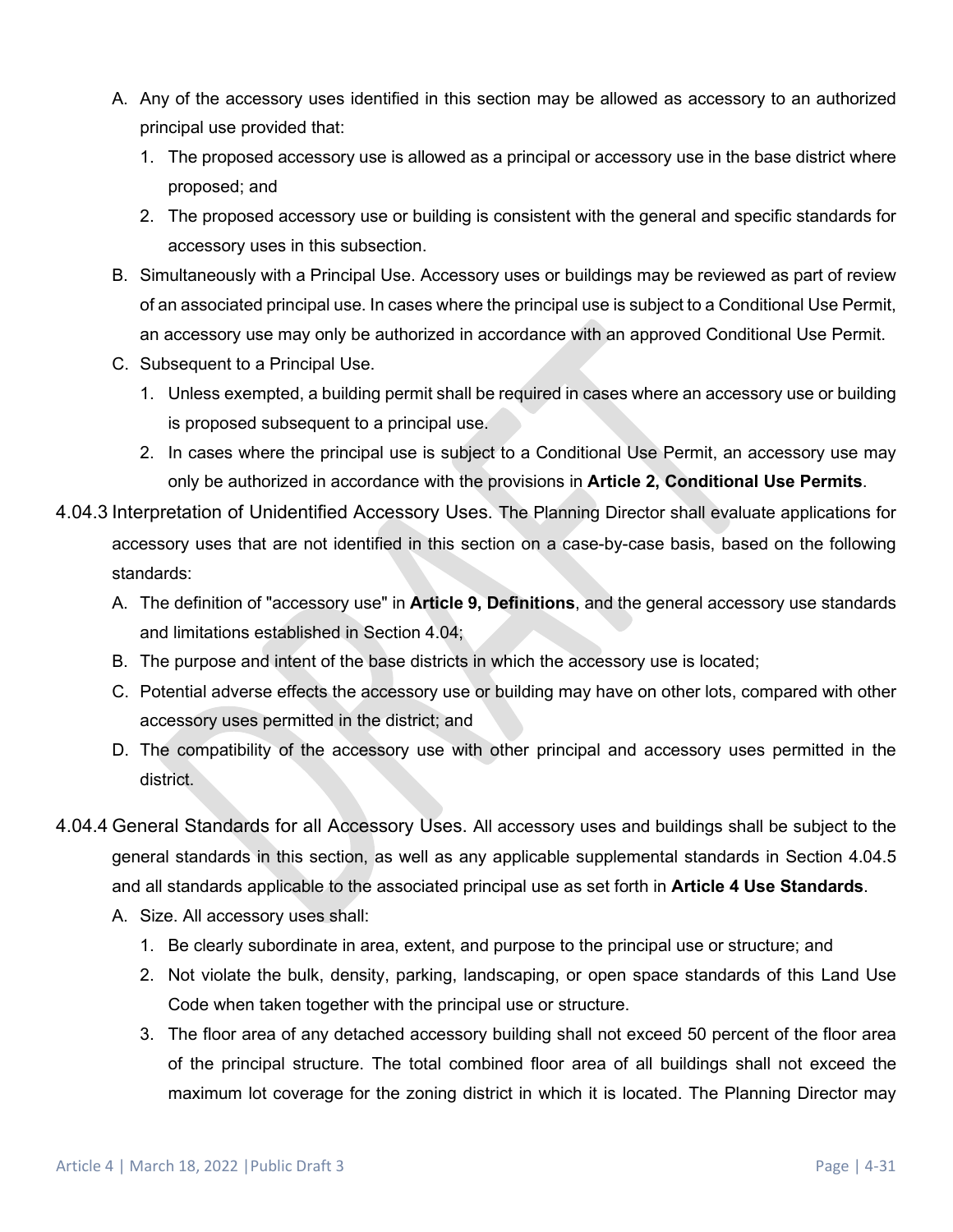authorize a building to exceed this percentage if the building is used as a guest house, or is used for animal production or crop production associated with an agricultural use.

- B. Function. All accessory uses shall directly serve the principal use or building, and be accessory and clearly incidental to the principal use or building.
- C. Timing. Accessory uses shall not be constructed or established prior to the start of construction of the principal use or building. An accessory building shall not be used until the construction of the primary building is complete.
- D. Height. Accessory buildings shall be limited to a maximum height of 24 feet unless exempted from the height requirements in this Code.
- E. Location.
	- 1. Accessory uses or buildings shall be located on the same lot as the principal use or building.
	- 2. Accessory buildings shall not be located within platted or recorded easements.
	- 3. The Planning Director may authorize an accessory building on a vacant lot if the structure is used for animal production or crop production associated with an agricultural use, or used in conjunction with a park or community garden.
- F. Design Compatibility.
	- 1. Except where exempted, all accessory buildings shall be designed to be aesthetically compatible with the principal building. Compatibility shall be measured in terms of building materials, building orientation, building placement, and building mass. Non-enclosed stables, gazebos, greenhouses, and carports ten feet or less in height with a roofed area of 300 square feet or less are exempted from this compatibility requirement.
	- 2. Applicants for accessory buildings not exempted in accordance with this subsection who request exceptions from the design compatibility requirements shall demonstrate screening methods or design features that will be used to minimize any potential adverse effects on neighboring properties.
- G. Ownership. Accessory uses or buildings shall be owned or operated by the same person as the principal use or buildings.

#### <span id="page-31-0"></span>4.04.5 Supplemental Accessory Use Standards.

- A. Accessory Dwelling Unit.
	- 1. A Detached Accessory Dwelling Unit shall only be located in the rear of a lot.
	- 2. A Detached Accessory Dwelling Unit must comply with the required setbacks of the zoning district in which the unit is located. If the accessory dwelling unit is part of the primary dwelling (attached), it must comply with principal building setbacks for the zoning district in which the unit is located.
	- 3. An Accessory Dwelling Unit must comply with the zoning district's height requirements. An Accessory Dwelling Unit must not exceed the height of the primary dwelling.
	- 4. An Accessory Dwelling Unit must not exceed one thousand (1,000) gross square feet in area.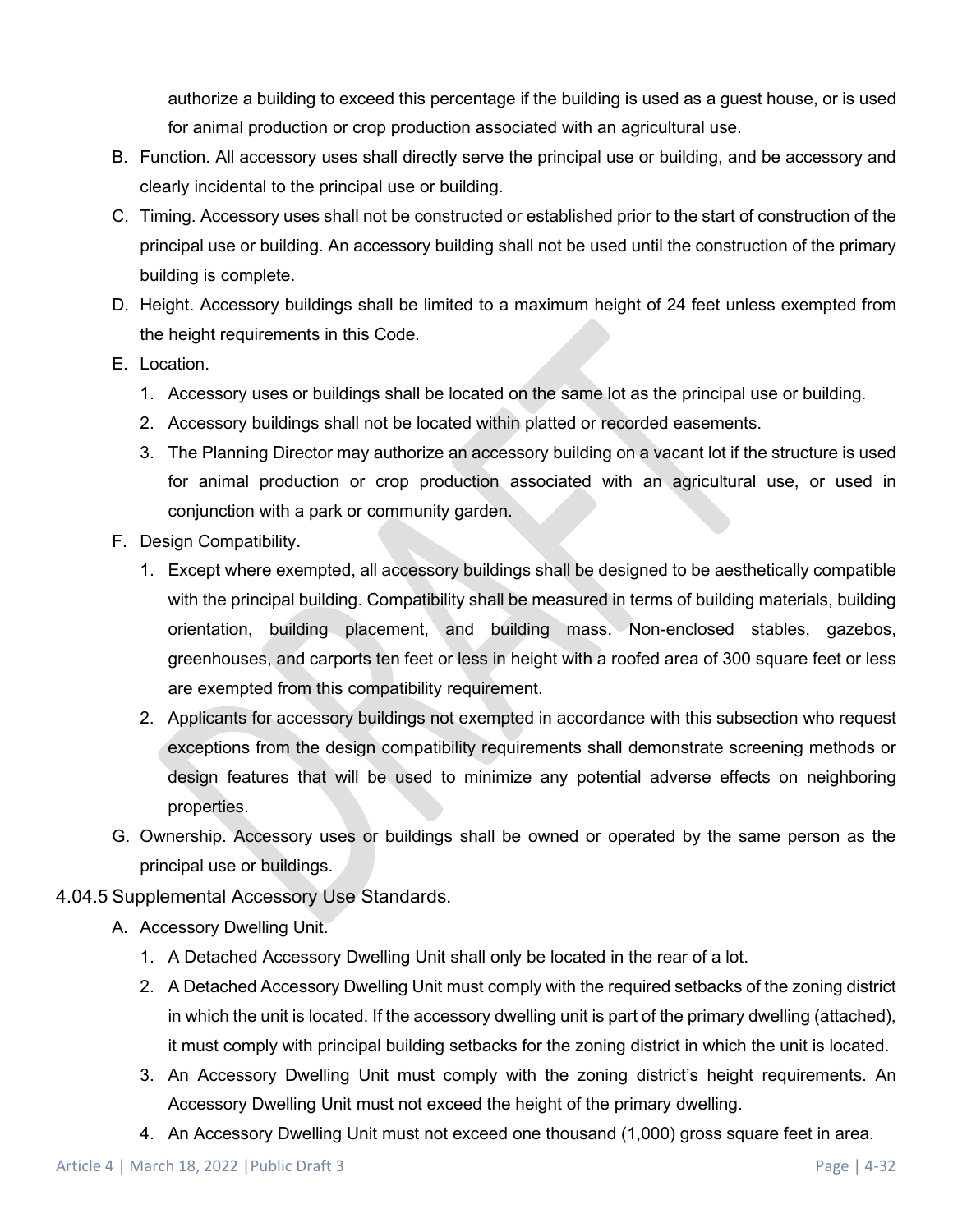- 5. An Accessory Dwelling Unit must connect utilities to those of the primary dwelling.
- 6. An Accessory Dwelling Unit must maintain the architectural design, style, appearance, and character of the primary dwelling.
- 7. The property owner must occupy the principal dwelling as the owner's permanent residence. For purposes of these regulations, "property owner" means the title holder and/ or contract purchaser of the lot, and "owner occupancy" means that a property owner makes their permanent residence at the site.
- B. Drive-Thru Facility. A Drive Through Facility may be permitted as an accessory use subject to the following standards.
	- 1. Setbacks. All Drive-Thru Facilities are set back five feet (5 ft) from any property line.
	- 2. Stacking.
		- a. All Drive-Thru Facilities accommodate the required stacking standards.
		- b. A drive-thru/ATM lane is provided on site.
		- c. The drive-thru/ATM lane is at least ten (10) feet wide.
		- d. The drive-thru/ATM lane provides at least three (3) vehicle stacking spaces before the drivethru window/ATM.
		- e. Vehicle stacking spaces shall be ten (10) feet wide by twenty (20) feet long.
- <span id="page-32-1"></span>C. Office.
	- 1. An accessory office shall be allowed for an approved use.
	- 2. The office shall not occupy more than twenty five percent (25%) of the gross floor area of the approved use.
	- 3. If the approved primary use is not located in a structure, the office structure shall not occupy more than five percent (5%) of the property area on which the primary use is located or five thousand (5,000) square feet, whichever is less.
- <span id="page-32-0"></span>D. Outdoor Storage.
	- 1. Outdoor storage areas shall be screened according to **Article 5, Development Standards**.
	- 2. All outdoor storage areas shall be completely fenced and screened from public view.
	- 3. Screening shall be at least six feet (6') tall, but no more than ten feet (10') tall unless where specifically stated otherwise.
	- 4. One side of the outdoor storage may be left unenclosed, provided that the materials stored in the area shall not be visible from a public roadway or an abutting property.
	- 5. Cyclone or chainlink fencing (with or without slats) shall not be deemed a screening material.
	- 6. Materials shall not be stored within the required setbacks.
	- 7. Stored items shall not block sidewalks or parking areas and may not impede vehicular or pedestrian traffic.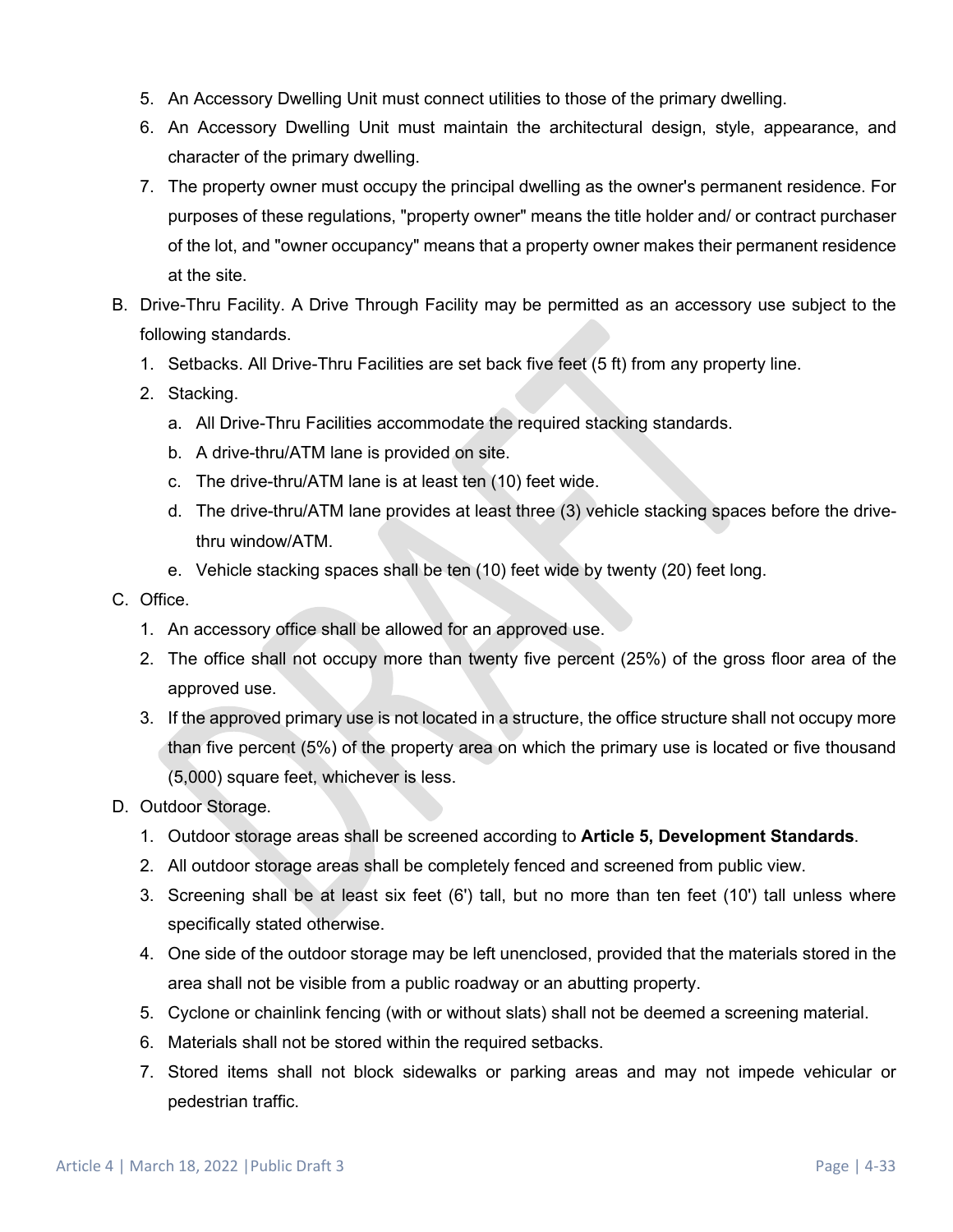- 8. Outdoor storage for commercial or industrial uses shall be limited to those items owned or used by the business.
- 9. Outdoor storage for a multi-family development, recreational vehicle park, or manufactured home park, shall be only for recreational vehicles or personal recreation items of the tenants.

## <span id="page-33-0"></span>**4.05 Temporary Uses and Structures**

- 4.05.1 Purpose. This section allows for the establishment of certain temporary uses of limited duration and special events, provided that such uses comply with the standards in this subsection and are discontinued upon the expiration of a set time period. Temporary uses and special events shall not involve the construction or alteration of any permanent building.
- 4.05.2 Approval Procedure. Any use listed in this section may be permitted as a temporary use provided:
	- A. Where indicated in Table 4.02-1 Use Table; and
	- B. The proposed temporary use is consistent with the general and specific standards for temporary uses and structures in this section.
- 4.05.3 General Standards for all Temporary Uses. All temporary uses or structures shall meet the following general requirements, unless otherwise specified in this Land Use Code:
	- A. The temporary use or structure shall not be detrimental to property or improvements in the surrounding area, or to the public health, safety, or general welfare.
	- B. The temporary use shall comply with all applicable general and specific regulations of this Article [4.05,](#page-33-0) unless otherwise expressly stated.
	- C. Permanent alterations to the site are prohibited.
	- D. All temporary signs associated with the temporary use or structure shall be properly permitted and removed when the activity ends or permit expires, whichever occurs first.
	- E. The temporary use or structure shall not violate any applicable conditions of approval that apply to a principal use on the site.
	- F. The temporary use regulations of this section do not exempt the applicant or operator from any other required permits, such as health or building permits.
	- G. If the property is undeveloped, it shall contain sufficient land area to allow the temporary use or structure to occur, as well as any parking and traffic circulation as required that may be associated with the temporary use, without disturbing sensitive or protected resources, including required buffers, 100-year floodplains, river protection setbacks, and required landscaping. At the conclusion of the temporary use or at expiration of the permit, whichever occurs first, all disturbed areas of the site shall be restored or improved to the condition that existed prior to the use.
	- H. If the property is developed, the temporary use shall be located in an area that is not actively used by an existing approved principal use, and that would support the proposed temporary use without